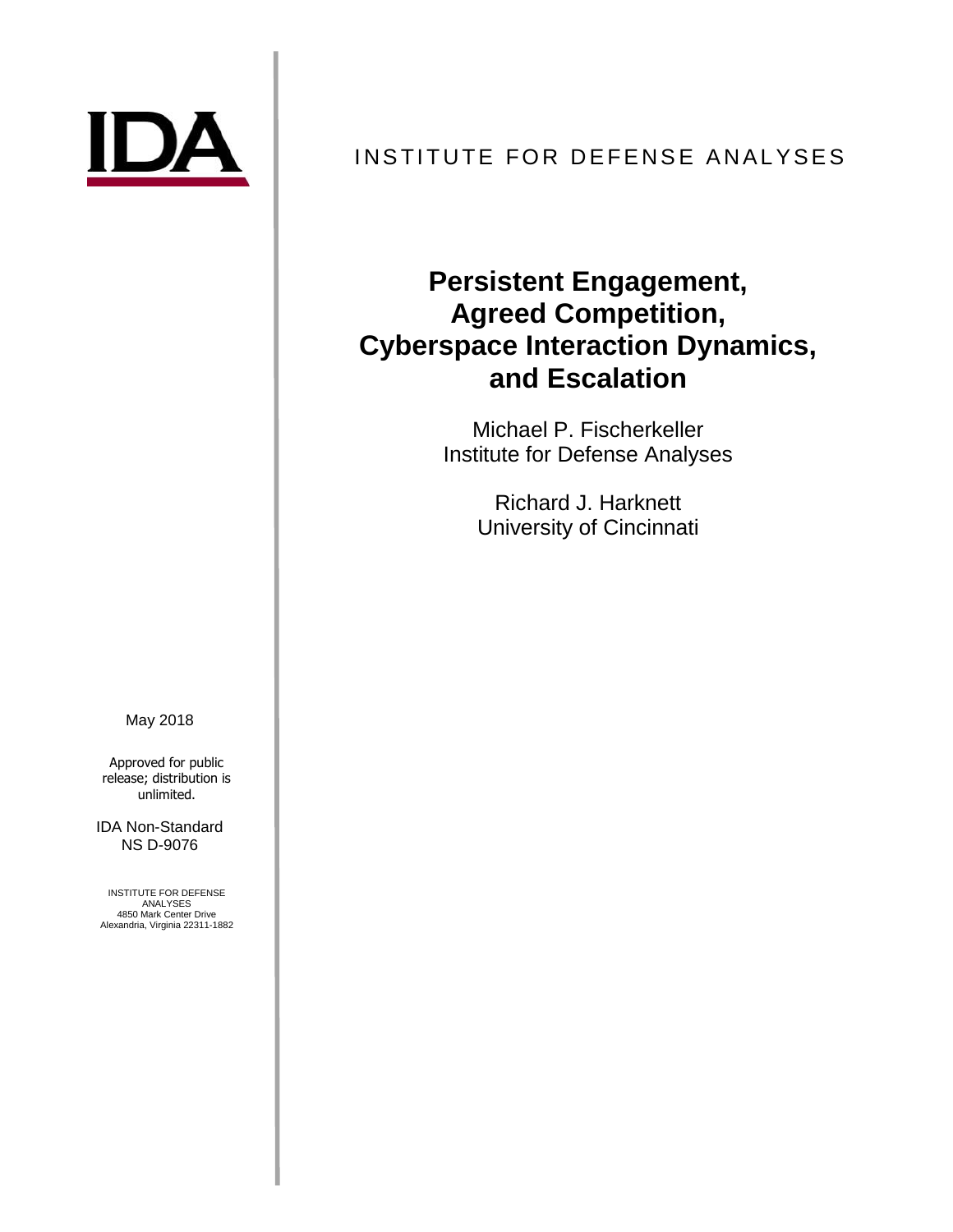

The Institute for Defense Analyses is a non-profit corporation that operates three federally funded research and development centers to provide objective analyses of national security issues, particularly those requiring scientific and technical expertise, and conduct related research on other national challenges.

#### **About This Publication**

**This work was conducted by the Institute for Defense Analyses (IDA) under, Central Research Project C5191, "Offense-Defense and Cyberspace." The views and opinions expressed in this paper and or its images are those of the authors alone and do not necessarily reflect the official policy or position of the U.S. Department of Defense (DoD), U.S. Cyber Command (USCYBERCOM), or any agency of the U.S Government.**

**Acknowledgments Gen (ret'd) Larry Welch**

**For more information: Michael P. Fischerkeller, Project Leader mfischer@ida.org, 703-845-6784 Margaret E. Myers, Director, Information Technology and Systems Division [mmyers@ida.org,](mailto:mmyers@ida.org) 703-578-2782**

**Copyright Notice © 2018 Institute for Defense Analyses 4850 Mark Center Drive, Alexandria, Virginia 22311-1882 • (703) 845-2000.**

**This material may be reproduced by or for the U.S. Government pursuant to the copyright license under the clause at DFARS 252.227-7013 (a)(16) [Jun 2013].**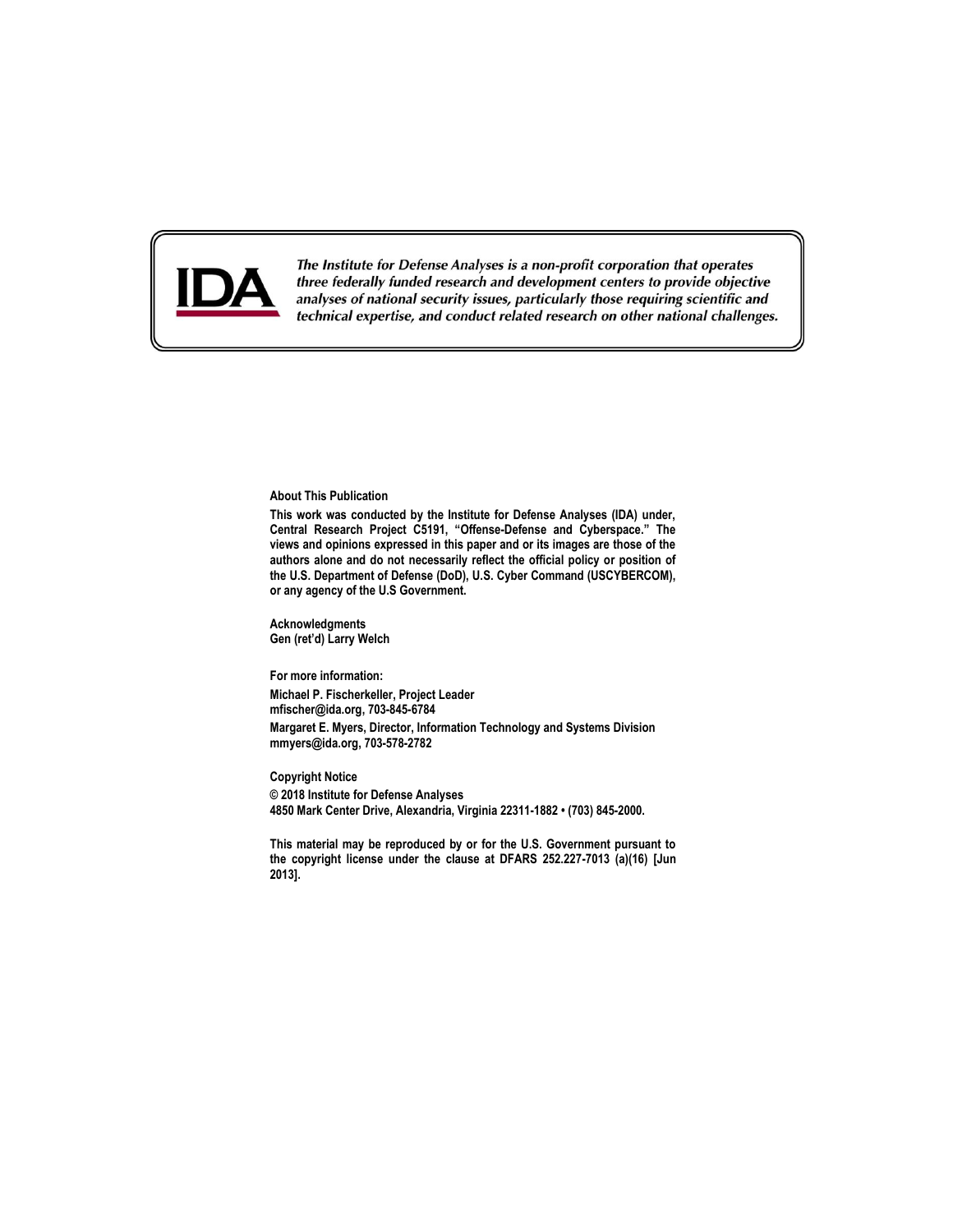## **Persistent Engagement,** *Agreed Competition***, Cyberspace Interaction Dynamics and Escalation**

Michael P. Fischerkeller – Institute for Defense Analyses Richard J. Harknett – University of Cincinnati

### **Introduction**

 $\overline{a}$ 

A significant concern among policymakers and academics discussing cyber operations is a fear of escalation should states adopt a more proactive posture in cyberspace. <sup>1</sup> Past policy statements and international security scholarship tend to focus narrowly on the escalation dynamics resulting from cyberattacks, or the threat thereof, that might cause physical damage or loss of life. This limited focus on *potential and episodic* cyber-enabled crises or war scenarios excludes an equally, if not more important, strategic space—*actual and continuous* strategic competition in cyberspace that does not reach the level of armed conflict. In 2018, U.S. strategic guidance found in the *National Security Strategy of the United States of America* shifted to emphasize the significance of this competitive space, and United States Cyber Command (USCYBERCOM) prescribed a strategic approach of *persistent engagement* to contest and counter the ability of adversaries to gain strategic advantage without engaging in armed attack. This article considers this shift in U.S guidance documents and analyzes the potential interaction dynamics in a cyber strategic environment structured by interconnectedness-constant contact-persistent engagement. In so doing, it introduces a distinction between interaction and escalation dynamics, one based on a  $21<sup>st</sup>$  century adaptation of Herman Kahn's *On Escalation*. This article concludes that fears are not warranted that persistent engagement in cyberspace will result in spiraling or uncontrollable escalation.

This article is structured as follows. To set the context under which interaction dynamics will be considered, the first section summarizes the view of a competitive environment described in the White House and U.S. Department of Defense (DoD) 2017 and 2018 strategic guidance. This is followed by a description of the strategic approach of *persistent engagement*, both its theoretical and conceptual foundations and its

<sup>1</sup> See, for example, *Cyber Warfare in the 21st Century: Threats, Challenges, and Opportunities.*  Committee on Armed Services, U.S. House of Representatives, March 1 2017, [https://www.gpo.gov/fdsys/pkg/CHRG-115hhrg24680/pdf/CHRG-115hhrg24680.pdf;](https://www.gpo.gov/fdsys/pkg/CHRG-115hhrg24680/pdf/CHRG-115hhrg24680.pdf) Lawrence J. Cavaiola, David C. Gompert, and Martin Libicki (2015) "Cyber House Rules: On War, Retaliation and Escalation," *Survival* (2015), 57:1, 81–104; David C. Gompert and Martin Libicki, "Cyber Warfare and Sino-American Crisis Instability," *Survival* (2014), 56:4, 7–22; Jason Healy, "Triggering the New Forever War in Cyberspace," *The Cipher Brief* (April 1, 2018), https://www.thecipherbrief.com/triggering-new-forever-war-cyberspace.

1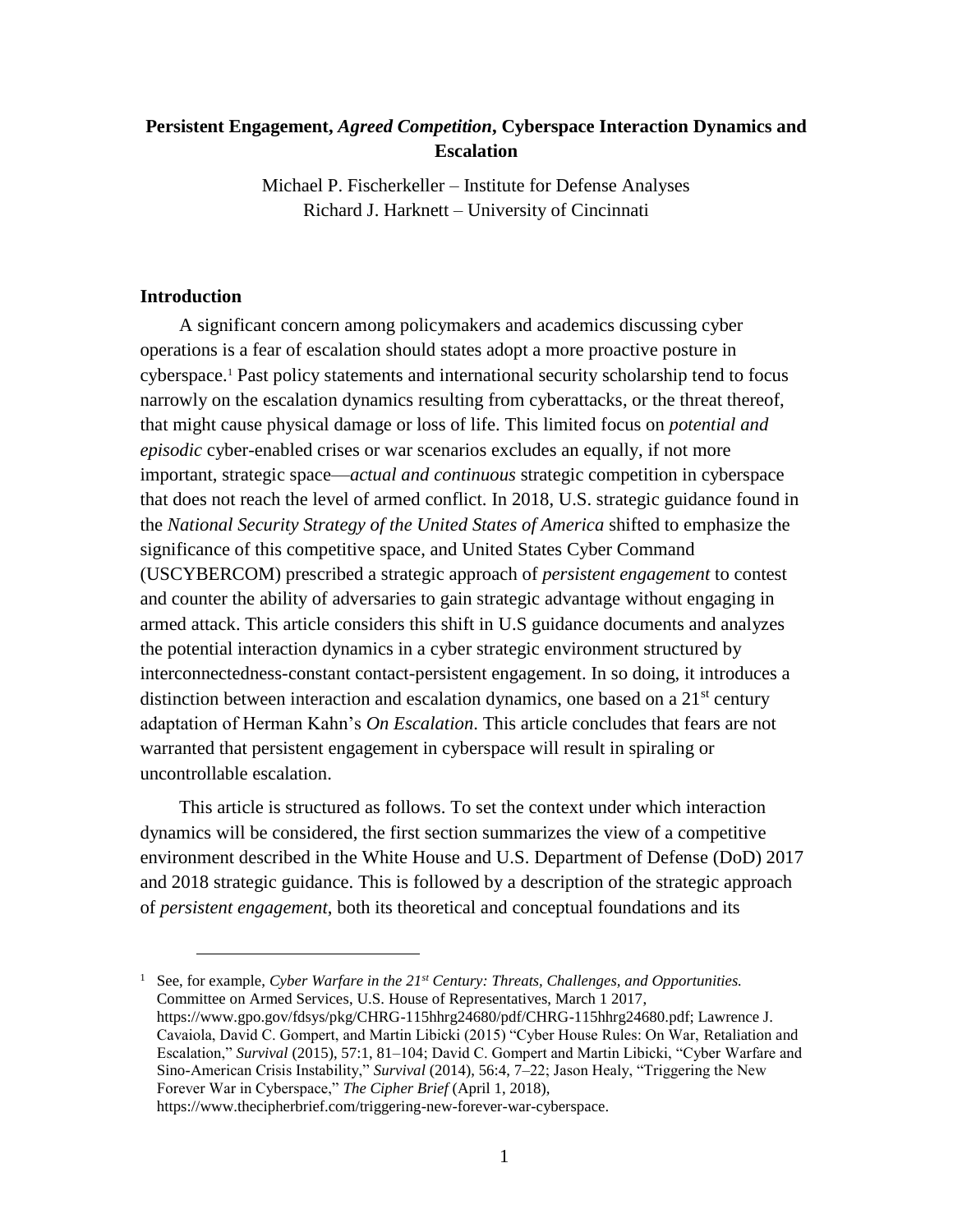operational prescription as provided by USCYBERCOM. Next is a review of the core security studies literature on escalation dynamics—in general and specific to cyberspace. The current strategic environment is then considered in light of this scholarship, generating a set of propositions regarding the impact of persistent engagement on cyberspace interaction dynamics. The stability of these operational dynamics is then discussed, followed by a brief consideration of shifting away from the traditional "ladder" metaphor for understanding cyberspace interaction dynamics.

#### **Strategic Environment**

The *2018 National Security Strategy of the United States of America* (NSS) and its complement, the *National Defense Strategy* (NDS), stand in marked contrast to their predecessors in their declarations that adversaries are executing strategic campaigns short of armed attack to secure and advance national interests. Indeed, both documents assert that the central challenge to U.S. security and prosperity is the re-emergence of a longterm, *strategic* competition with revisionist and rogue regimes and actors that have become skilled at operating below the threshold of armed conflict—challenging the United States, its allies, and partners with deniable hostile actions that seek to undermine faith and confidence in democratic institutions and the global economic system.<sup>2</sup>

Cyberspace and its derivative cyber operations, in particular, have been identified as offering state and non-state adversaries the ability to wage strategic campaigns against American political, economic, and security interests without ever physically crossing U.S. borders. <sup>3</sup> This view is presented most comprehensively in the 2018 *Command Vision for U.S. Cyber Command*, in which adversaries are described as continuously operating against the United States below the threshold of armed conflict—demonstrating the resolve, technical capability, and persistence to undertake strategic cyberspace campaigns to weaken U.S. democratic institutions and gain economic, diplomatic, and military advantages.4,<sup>5</sup> What is of critical importance to note from these documents is the assessment that these operations short of armed conflict can have cumulative impact at the strategic level—these operations can degrade or damage sources of American national power. Analytically, if this assessment is correct, it is not simply the United

<sup>2</sup> See *National Security Strategy of the United States of America* (The White House, December 2017), p. 3 and 31, respectively, and *Summary of The 2018 National Defense Strategy of The United States of America* (Department of Defense, 2018), p. 2.

<sup>3</sup> *National Security Strategy*, op. cit., p. 12.

<sup>4</sup> *Command Vision for U.S. Cyber Command: Achieve and Maintain Cyberspace Superiority* (United States Cyber Command, 2018), p. 3.

<sup>5</sup> Concern has been expressed regarding "the *persistence* exhibited by adversaries attempting to penetrate critical infrastructure and the systems that control these services." See, *Statement of Admiral Michael S. Rogers, Commander United States Cyber Command, Before the Senate Committee on Armed Services*, (May 9, 2017). https://www.armed-services.senate.gov/imo/media/doc/Rogers\_05-09-17.pdf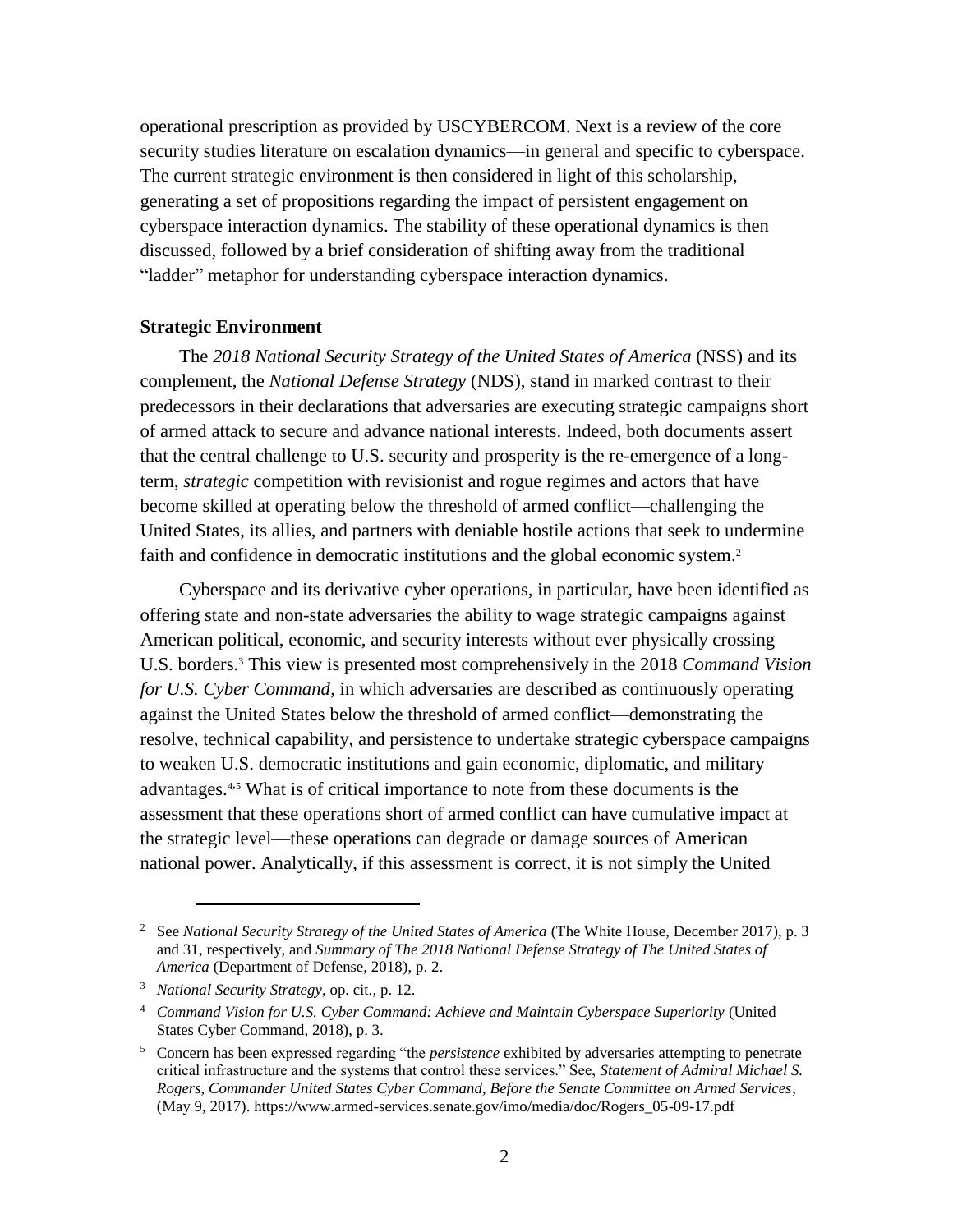States that can be affected by such operations, but in practice, all state actors reliant on cyberspace for the development and projection of national power. It is in response to this challenge that USCYBERCOM has prescribed the strategic approach of *persistent engagement.*

#### **Persistent Engagement**

From a security studies perspective, cyberspace may be best understood as a technically enabled operational domain with distinct features that shape particular behaviors by state actors, businesses, and even individuals. Interconnectedness is the oftcited, but rarely embraced in strategic thinking, core structural feature. If one accepts interconnectedness as such, then fundamental international relations concepts for understanding or explaining actor behaviors come into question, such as sovereignty and territoriality, because the core condition that follows from interconnectedness is constant contact, a term referenced by USCYBERCOM to describe the cyberspace operating environment.<sup>6,7</sup> This condition, when coupled with the nature and substance of cyberspace—a vulnerable and resilient technological system that is a global warehouse of and gateway to troves of sensitive strategic information—encourages persistent opportunism to access and leverage those sensitive data while simultaneously requiring states to continuously seek to secure those data and data flows from others.<sup>8</sup> The combination of interconnectedness and constant contact with cyberspace's ever-changing character both in "terrain" and in the capacity for maneuver across that terrain further encourages operational persistence/engagement in order to secure and leverage critical data and data flows. When these factors are considered in sum, in operational reality, operational persistence/engagement becomes a strategic imperative for states seeking to secure and advance their interests in, through, and from cyberspace.

This theoretical and conceptual argument for operational persistence/engagement is consistent with nearly a decade of domain and operational observations by USCYBERCOM. For example, in reference to the ever-changing character of cyberspace the *Command Vision* notes that cyberspace is where new vulnerabilities and opportunities continually arise as new terrain emerges; no target remains static; no offensive or defensive capability remains indefinitely effective; no advantage is permanent; and well-defended cyber terrain is attainable but continually at risk. And

<sup>6</sup> See Michael Fischerkeller and Richard Harknett, "Deterrence is Not a Credible Strategy for Cyberspace," *Orbis* (Summer 2017), 61:3, pp. 381–393.

<sup>7</sup> *Command Vision*, *op. cit*., p. 4.

<sup>&</sup>lt;sup>8</sup> For a discussion of the nature, character, and substance of cyberspace and its implications for cyberspace strategy, see Michael Fischerkeller. *Offense-Defense Theory, Cyberspace, and the Irrelevance of Advantage*, (Institute for Defense Analyses: Alexandria, VA 2018).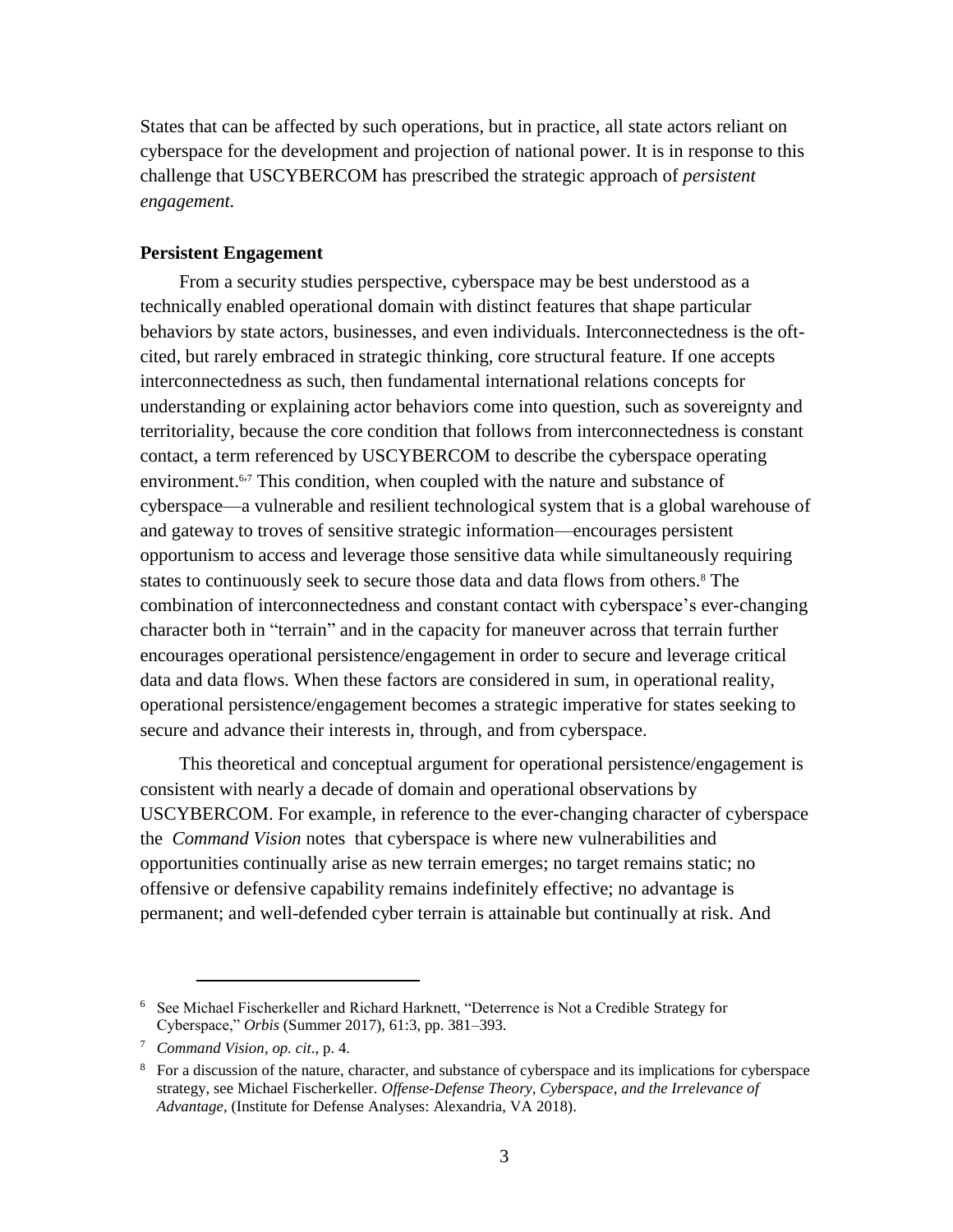adversary offensive activities are also said to persist because opportunity costs are low, and accesses, platforms, and payloads can remain useful for extended periods.<sup>9,10</sup>

To operate effectively in this dynamic environment, USCYBERCOM prescribes that the United States increase resiliency, defend forward as close as possible to the origin of adversary activity, and contest cyberspace actors to generate continuous tactical, operational, and strategic advantage. <sup>11</sup> They argue that a strategic approach of *persistent engagement*—described operationally as the combination of seamless resiliency, forward defending, contesting, and countering—will compel many U.S adversaries to shift resources to defense and reduce attacks. Moreover, *persistent engagement* is expected to allow for greater freedom of maneuver to impose tactical friction and strategic costs on U.S. adversaries pursuing more dangerous activities before they impair U.S. national power. This effort seeks to render the majority of adversary cyber and cyber-enabled activity inconsequential.

The *Command Vision* is absent any discussion of potential escalation risks from a strategic approach of *persistent engagement*. <sup>12</sup> This is a notable omission because the document does include a section on risks and risk mitigation.<sup>13</sup> Given that continuous engagement is intended to create uncertainty and cause friction, two factors often associated with increased risk of escalation, those predisposed to escalation concerns likely view this approach with alarm. Whether or not they should is the key question moving forward and the focus of this article's framework.

#### **Background on Escalation Dynamics**

It is not contentious to say that modern thinking regarding escalation dynamics was introduced in the seminal work of Herman Kahn, in which he defined escalation as "an

<sup>9</sup> *Command Vision*, *op. cit*., p. 4.

<sup>10</sup> Michael Fischerkeller, *Offense-Defense Theory, Cyberspace, and the Irrelevance of Advantage*, op. cit., p. 15, fn 58. Fischerkeller refers to low barrier to entry as an operational *incentive* for operational persistence vice a strategic imperative.

<sup>&</sup>lt;sup>11</sup> USCYBERCOM argues that superiority through persistence seizes and maintains the initiative in cyberspace by continuously engaging and contesting adversaries and causing them uncertainty wherever they maneuver. It describes how they would operate—maneuvering seamlessly between defense and offense across the interconnected battlespace; where they would operate—globally, as close as possible to adversaries and their operations; when they would operate—continuously, shaping the battlespace; and why they operate––to create operational advantage for the United States while denying the same to U.S. adversaries. See, *Command Vision*, *op. cit.*, p. 5.

<sup>12</sup> Herbert S. Lin and Max Smeets in "What Is Absent from the U.S. Cyber Command 'Vision,'" *Lawfare*, (May 3, 2018), [https://lawfareblog.com/what-absent-us-cyber-command-vision.](https://lawfareblog.com/what-absent-us-cyber-command-vision)

 $13$  The two risks highlighted are the impact of continuous engagement on high-demand low-density cyber forces and a diplomatic risk associated with claims that the United States is "militarizing" cyberspace.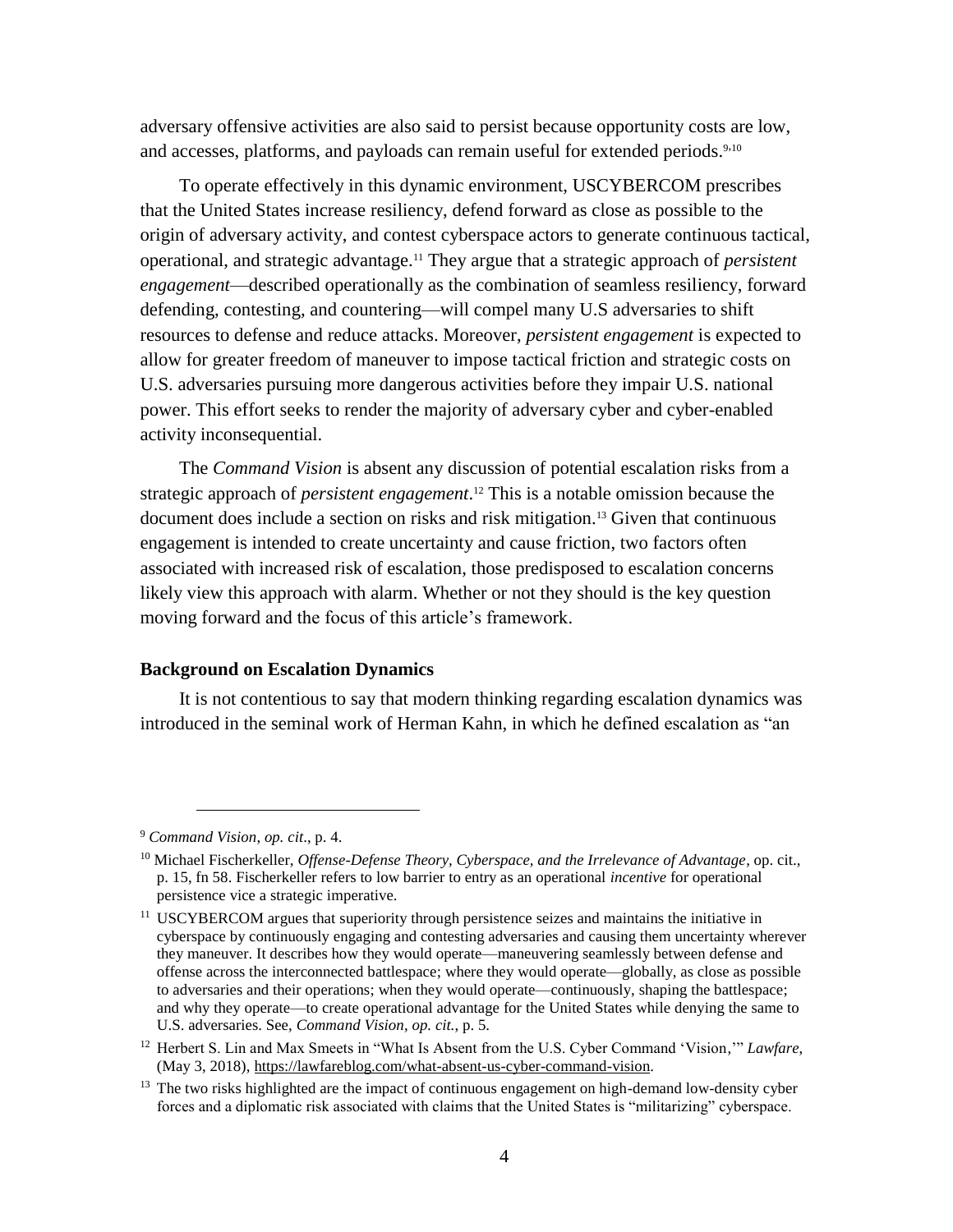increase in the level of conflict in international crisis situations." <sup>14</sup> Starting with the assumption of some sort of limited conflict or *agreed battle*, Kahn proposed three "ways" in which a would-be escalator could increase, or threaten to increase, his efforts: "increasing intensity," "widening the area," and "compounding." <sup>15</sup> *Intensity* was described as a function of doing more of what one is already doing—using more equipment, using new equipment, or attacking new targets such as logistics or a more "intensive increase" such as switching to nuclear weapons or attacks on cities. <sup>16</sup> *Widening the area* was described as increasing the geographical scope of the conflict. And *compounding* was described as extending the conflict to include allies or clients. Kahn's escalation ladder was developed with a focus on deliberate escalation in *potential, episodic* conflicts, giving primary attention to the threat or reality of force or coercion as a factor in negotiation.<sup>17</sup> Stated differently, in order to explore potential escalation dynamics from the launching point of a limited conflict, Kahn assumed that pursuit of any of these three ways would be viewed as escalatory.

Kahn argues that there are two basic classes of strategies that each side can use when engaged in limited conflict or *agreed battle*. One class makes use of the factors relating to particular levels of escalation in order to gain an advantage. The other uses the risks or threat of escalation or eruption from the *agreed battle*. <sup>18</sup> The latter, he notes, refers to the class of deterrence strategies.

Given its foundational and enduring value, it is not surprising to find Kahn's influence in more recent scholarship on escalation dynamics that focuses on nuclear, as well as non-nuclear-capable states in *potential, episodic* confrontations that involve or might come to involve the use of military force. <sup>19</sup> Morgan et alia expand on Kahn's focus of deliberate escalation to include other mechanisms—inadvertent as well as accidental escalation. Similar to Kahn's description, *deliberate* escalation is understood as being carried out with specific purposes in mind. For example, a party may deliberately escalate a conflict to gain advantage, to preempt, to avoid defeat, to signal an adversary about its own intentions and motivations, or to penalize an adversary for some previous action.<sup>20</sup> *Inadvertent* escalation is described as when one party deliberately takes actions that it does not believe are escalatory but which are interpreted as escalatory by another party to

<sup>14</sup> Herman Kahn (with a new introduction by Thomas C. Schelling), *On Escalation: Metaphors and Scenarios* (Routledge: London, 2017), p. 3.

 $15$  Ibid, pp. 4–6.

<sup>16</sup> Ibid, p.4.

<sup>17</sup> Ibid, p. 15.

<sup>18</sup> Ibid, p. 7.

<sup>19</sup> Forrest E. Morgan, Karl P. Mueller, Evan S. Madeiros, Kevin L. Pollpeter, Roger Cliff, *Dangerous Thresholds: Managing Escalation in the 21st Century* (Santa Monica, CA: RAND Corporation, 2008).

<sup>20</sup> Ibid, p. 20.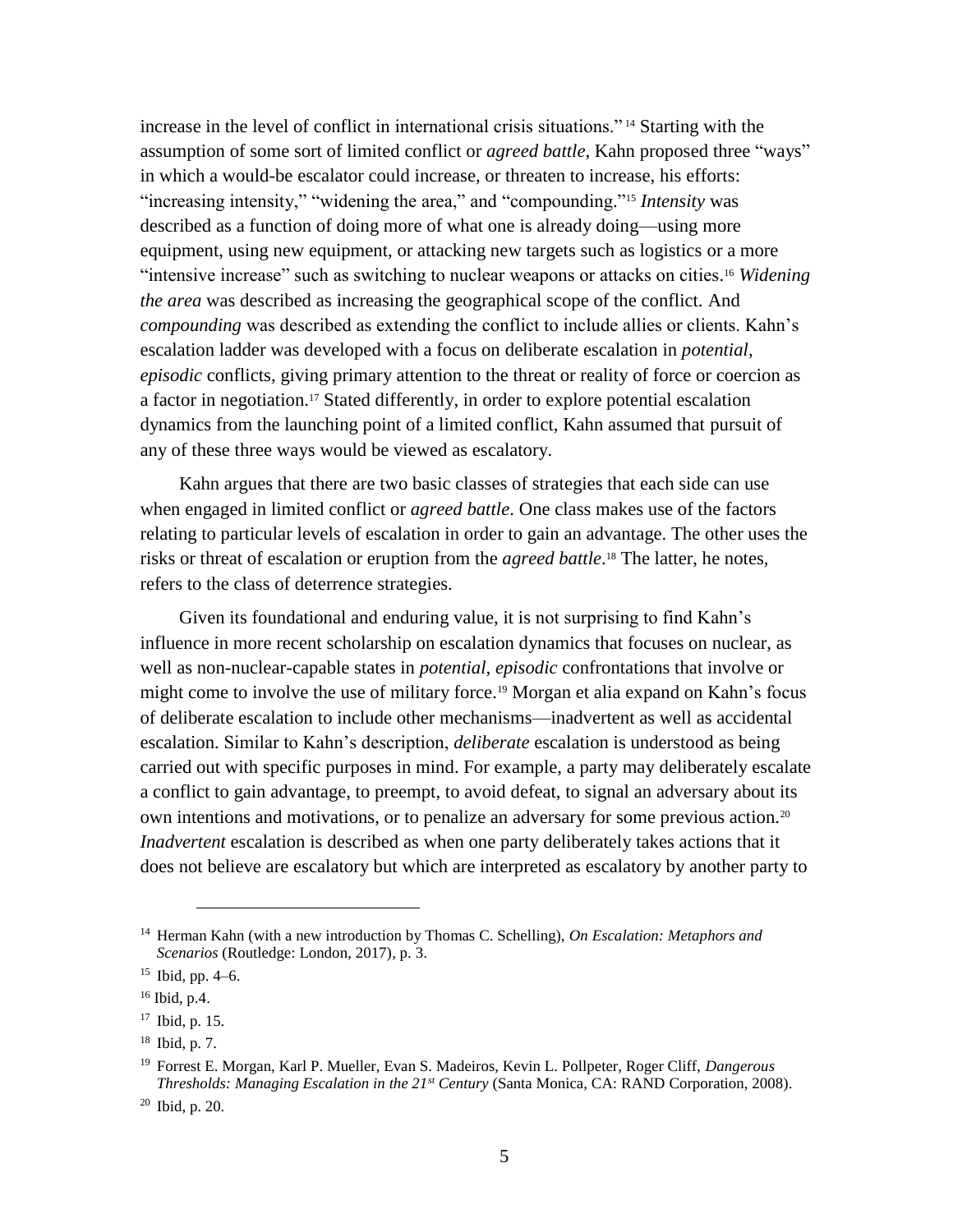the conflict.<sup>21</sup> Such misinterpretation may occur because of incomplete information, lack of shared reference frames, or one party's thresholds or "lines in the sand" of which other parties are not aware. Finally, *accidental* escalation is described as when some operational action has direct effects that are unintended by those who ordered them, for example, a weapon may go astray to hit the wrong target, rules of engagement are sometimes unclear, a unit may take unauthorized actions, or a high-level command decision may not be received properly by all relevant units. 22

Morgan et alia also assigned Kahn's "ways" of escalating to dimensions, where the *vertical* dimension was associated with "increasing intensity" and a *horizontal* dimension associated with "widening the area." They further equated the combination of *horizontal* and *vertical* with Kahn's "way" of *compounding*. <sup>23</sup> And they introduced a *political* dimension to escalation, which was described as when states adopt more extreme or unlimited objectives in crises/conflicts or, alternatively, pursue measures such as relaxing behavioral constraints that protect civilians. <sup>24</sup> Like Kahn's work, the study also proposes that the class of deterrence strategies is best suited for managing an enemy's propensity for deliberate escalation—discouraging an enemy from deliberately escalating a conflict by convincing that enemy that the costs of such actions will outweigh the benefits that may be accrued through escalation.<sup>25</sup> Within that class of strategies, they further argue that the key to managing risks of inadvertent escalation lies in clarifying thresholds—on all sides of a conflict.<sup>26</sup> And finally, they propose that the key to mitigating accidental escalation lies in an effective command and control strategy.<sup>27</sup>

### **Cyberspace Escalation Dynamics**

Herbert Lin was an early adopter/adapter of the Morgan et alia framework to cyberspace by referencing it to aid in answering how the initial stages of conflict in cyberspace might evolve or escalate and what might be done to prevent or deter such escalation. <sup>28</sup> Lin also focused on how *potential, episodic* cyber conflict at any given level might be de-escalated or terminated (and what might be done to facilitate de-escalation or termination) and how cyber conflict might escalate into kinetic conflict (and what might

<sup>21</sup> Ibid, p. 23.

<sup>22</sup> Ibid, p. 26.

<sup>23</sup> This appears to have been an error, however, as Kahn described *compound* as expanding a conflict to include allies and others.

<sup>24</sup> Ibid, p. 18.

<sup>25</sup> Ibid, p. 22.

<sup>26</sup> Ibid, p. 24.

<sup>27</sup> Ibid, p. 27.

<sup>28</sup> Herbert S. Lin, "Escalation Dynamics and Conflict Termination in Cyberspace," *Strategic Studies Quarterly* (Fall 2012), pp. 46–70.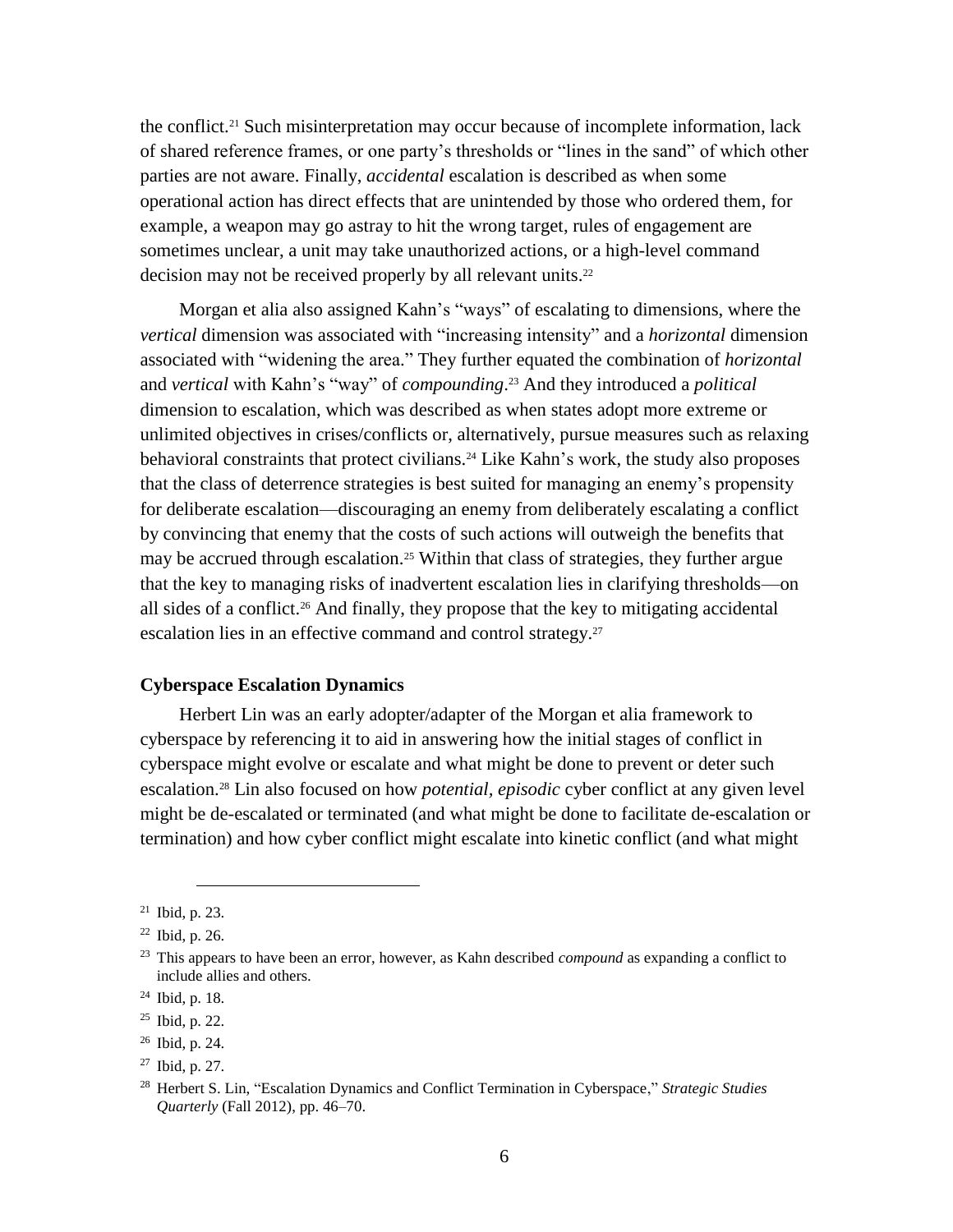be done to prevent kinetic escalation).<sup>29</sup> Lin's approach to responding to these questions was largely grounded in generating new sets of questions about and challenges associated with escalation dynamics in cyberspace. In support of his objective in writing the article, these serve as valuable checklists for national security planners/policymakers to reference in preparing for and managing a cyber-enabled crisis or conflict.<sup>30</sup>

Martin Libicki also adopted the Morgan *et alia* framework to explain escalation risk and dynamics in cyberspace, albeit with a stronger focus on potential risk. <sup>31</sup> Like Kahn and Morgan et alia, the context for his escalation discussion is *potential, episodic* conflicts (conflicts that involve or might come to involve military force)—once a crisis has blossomed into conflict, he states, crisis management becomes escalation management. <sup>32</sup> Stated differently, he focuses on the escalation risks associated with operational cyber war in which cyberattacks are carried out against targets that are considered legitimate war targets. Different types of targets are argued to carry different risks of escalation. Those outside a local conflict zone will carry one set of risks, civilian targets may carry another, dual-use yet another, and military and strategic targets another. Libicki argues that the relative severity of those risks will be a function of the value the adversary places on the targets.<sup>33</sup>

A similar argument is presented by Lawrence Cavaiola et alia in an article on escalation dynamics in a *potential, episodic* cyber-enabled war.<sup>34</sup> This effort blends Libicki's arguments into a succinct presentation, arguing that escalation could happen along three paths: horizontal, from military to civilian systems; vertical, from tactical to strategic military systems (perhaps affecting those that control nuclear weapons); and vertical, from limited civilian targeting to major civilian consequences.<sup>35</sup> Similar to other studies, the primary focus is on deliberate escalation, but the potential for inadvertent and accidental escalation is also explored by considering the many unique challenges that cyberspace and cyber operations pose, perhaps the most significant being uncertainty

<sup>&</sup>lt;sup>29</sup> Lin also complemented the Morgan et alia framework by including another mechanism of escalation highlighted by Kahn—*catalytic*—which occurs when some third party succeeds in provoking two parties to engage in conflict (often referred to as "false flag" operations). Ibid, p. 46.

<sup>30</sup> Ibid, p. 56.

<sup>31</sup> Martin C. Libicki, *Crisis and Escalation in Cyberspace* (Santa Monica, CA: RAND Corporation, 2012). Chapter 4, in particular, focuses on escalation risks and dynamics. Of note, he deviates a bit from Morgan et alia by describing *horizontal* escalation as the successive entry of the uninvolved into war on one or both sides. This descriptions aligns with Kahn's description of *compound* escalation.

<sup>32</sup> Ibid, p. 73.

<sup>&</sup>lt;sup>33</sup> This point is also made by Michael Fischerkeller, "Incorporating Offensive Cyber Operations into Conventional Deterrence Strategies," *Survival* (January 2017), 59:1, pp. 103–134.

<sup>34</sup> Lawrence J. Cavaiola *et alia*, "Cyber House Rules," op. cit.

<sup>35</sup> Ibid, p. 84.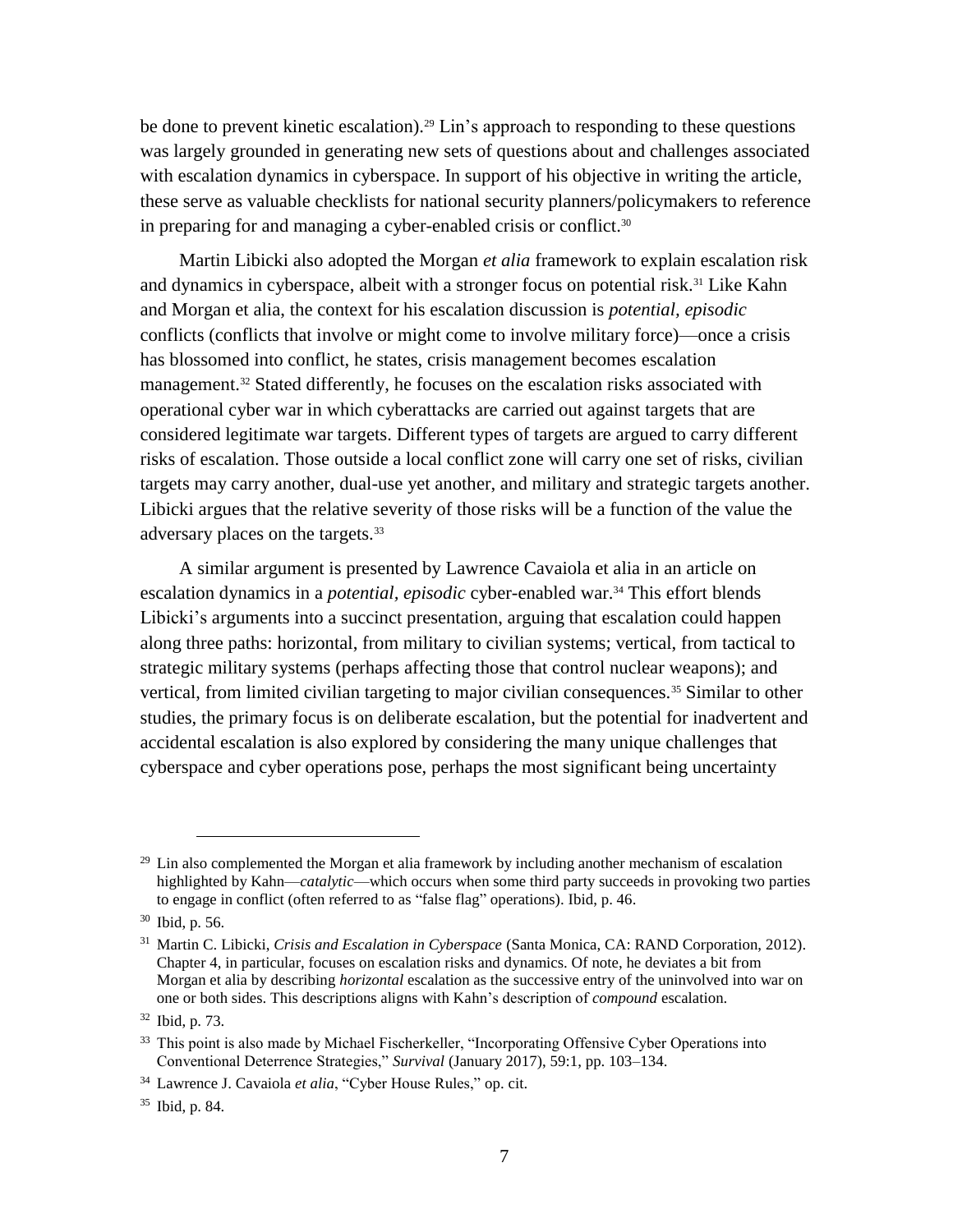associated with attribution and primary and/or potential secondary or tertiary operational effects.

In sum, Kahn's work certainly laid the conceptual foundations for thinking about "ways" in which would-be escalators could pursue escalation from a limited conflict. And several scholars have begun to think through what escalation dynamics may look like using similar ways in a cyber conflict. That said, there exists no "escalation ladder" equivalent nor, as will be discussed later, has there been a rich discussion of whether the "ladder" metaphor is even appropriate. The review also highlights that most of the cyberspace escalation scholarship adopted the same point of origin that Kahn did in his seminal work, i.e., deliberate escalation from a *potential, episodic* operational conflict or *agreed battle*, giving primary attention to the threat or reality of force or coercion as a factor in negotiation. And all also argued that the class of deterrence strategies was best for managing escalation from this starting point. Kahn's work clearly provides a solid foundation from which cyber escalation dynamics may be considered; however, it will be argued in the next section that existing scholarship would benefit from a closer examination of both cyberspace *interaction* and escalation dynamics, because it should not be assumed that the former, ipso facto, leads to the latter.<sup>36</sup>

#### **Cyberspace** *Interaction* **Dynamics and Escalation in Today's Strategic Environment**

The security studies community primarily has focused on *escalation* dynamics in cyberspace at the exclusion of interaction dynamics. Kahn, however, provides a basis for their consideration by mentioning a second class of strategies for managing escalation for *agreed battle,* a class that has all but been forgotten—*making use of the factors relating to particular levels of escalation in order to gain an advantage*. <sup>37</sup> Whereas deterrence strategies are well and commonly understood, this second class deserves further elaboration because it can play an important role in understanding cyberspace *interaction* as opposed to *escalation* dynamics. But first, the concept of *agreed battle* has to be considered in light of the current strategic environment because it will establish the strategic context for discussing this second class of strategies in the same.

According to Kahn, *agreed battle* is a concept rooted in factors relating to particular levels of escalation. It emphasizes that in an escalation situation in which both sides are accepting limitations, there is in effect an "agreement," whether or not it is explicit or even well understood. "Thus the term does not have any connotation of a completely shared understanding, an intention of containing indefinitely with the limitation, or even a

<sup>&</sup>lt;sup>36</sup> This article argues that the distinction between interaction and escalation dynamics is critically important and not merely "distinctions without a difference." See, Herman Kahn, *On Escalation*, op. cit., p. xvi.

<sup>&</sup>lt;sup>37</sup> Arguably, this class of strategies has been overshadowed in the last 70 years by strategies of deterrence, the class of strategies that was, and continues to be, the predominant focus of U.S. strategic thought and practice.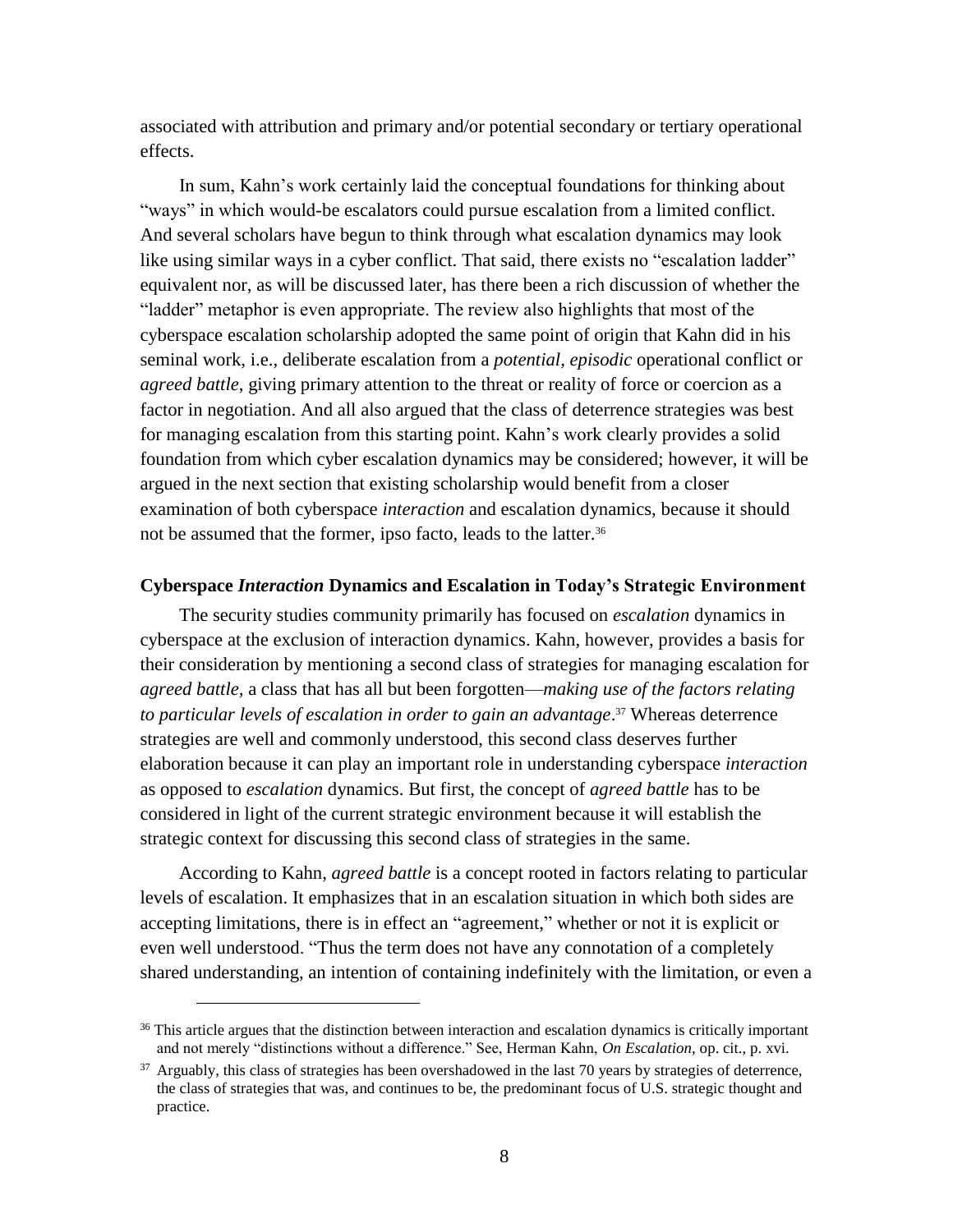conscious quid pro quo arrangement."<sup>38</sup> Scholars who emphatically and urgently emphasize the importance of establishing cyberspace behavioral norms will see the construction of norms in this concept.<sup>39</sup> Others have argued, however, that de facto norms have already been established in cyberspace by states pursuing strategic cyber campaigns that generate effects short of armed attack.<sup>40</sup> In fact, the U.S. 2018 *NSS*, *NDS* and the *Command Vision* admit as much by stating that adversaries are continuously operating strategically against the United States short of armed conflict via strategic cyberspace campaigns to gain economic, diplomatic, and military advantages. What is important to note in Kahn's rendering is that the "agreed" part of the battle rests on *interactions* between adversaries, which despite being complex and nuanced can come to be understood and shared between actors. He notes that states can come to recognize "what the 'agreed battle' is and is not, what the legitimate and illegitimate moves are, and what are 'within the rules' and what are escalatory moves."<sup>41</sup>

Building upon Kahn's notion and applying it to current cyberspace campaigns and/or operations, this article argues that U.S. adversaries have, through their behaviors, established a strategic *agreed competition* in cyberspace at a level of interaction where operational effects fall below that equivalent to armed attack. After eight years of observing adversaries persistently operate in cyberspace, USCYBERCOM has argued that a strategic approach of *persistent engagement* is best suited for securing and advancing national interests in this *agreed competition*. <sup>42</sup> This, in effect, meets Kahn's definition of a class of strategy that makes use of the features of the particular *agreed battle*. The United States' adoption of such a strategic approach will introduce new interactions into the *agreed competition*.

#### *Structural Incentives and Strategic Rationales Sustaining "Agreed Competition"*

The earlier introduction to the theoretical and conceptual foundations supporting *persistent engagement* argued that the interconnectedness of cyberspace creates a structural condition of constant contact that, when coupled with cyberspace's nature, character, and substance, generates a strategic imperative for operational

<sup>38</sup> Herman Kahn, *On Escalation*, op. cit., fn 4, p. 3. Kahn attributes this term to Max Singer.

 $39$  For example, Lin, Libicki, Cavaiola et alia and many policymakers repeatedly call for the establishment of such norms in cyberspace to encourage "responsible" behavior, make appropriate a strategy of deterrence, and facilitate escalation management. Also see, *Department of Defense – Defense Science Board Task force on Cyber Deterrence* (Department of Defense: 2017).

<sup>40</sup> See, James A. Lewis, *Rethinking Cyber Security: Strategy, Mass Effects, and States* (Center for Strategic and International Studies, January 2018), Michael Fischerkeller and Richard Harknett, "Deterrence is Not a Credible Strategy for Cyberspace", op. cit.

<sup>41</sup> Herman Kahn, *On Escalation*, op. cit., xiii.

<sup>42</sup> See, *Command Vision*, op. cit., p.6., where *persistent engagement* is described as allowing the United States to compete more effectively below the level of armed conflict.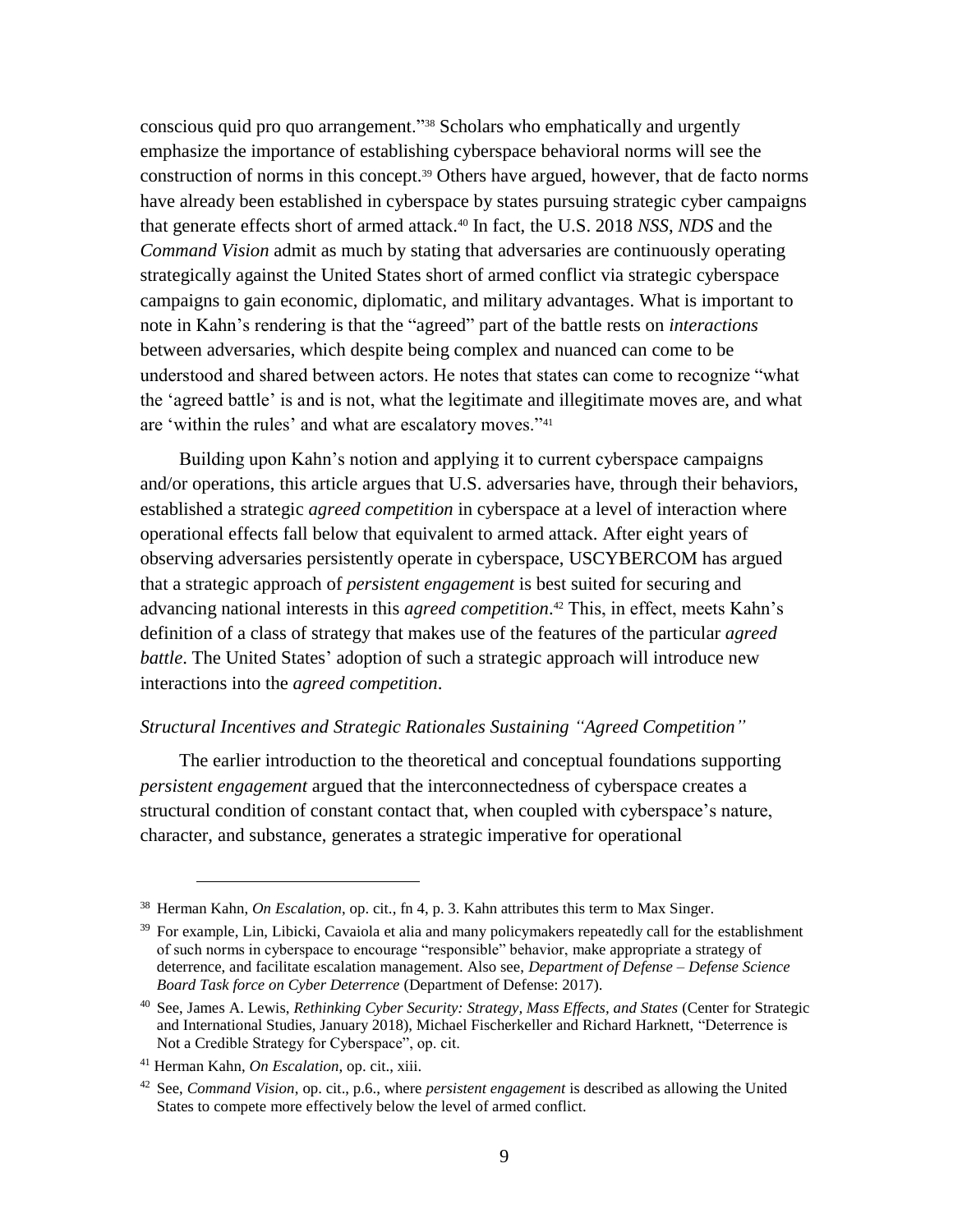persistence/engagement. Presuming that states respond to this imperative, a robust strategic competition in cyberspace should be expected. However, that same condition and those same features also generate incentives for states to limit the impact of their cyber operational effects below the threshold of armed attack. Two incentives, in particular, that have been discussed elsewhere are that deliberate escalation to armed attack equivalence could result in a cyberspace war that would likely be of long duration, expensive, and result in few, if any, enduring strategic gains.<sup>43</sup> And crossing the armed attack threshold opens the door for states to legitimately bring to bear cross-domain, conventional, kinetic weapons based on an argument of self-defense as defined in the United Nations Charter's Article 51.<sup>44</sup> Regarding the latter, once a conflict has expanded into multiple domains, the pursuit of national interests involves very different risks, costs, and challenges. It would no longer be *agreed competition*, but conflict, and potentially war.

In addition to these structural incentives sustaining *agreed competition*, James Lewis has offered a thoughtful and comprehensive discussion of the political and strategic constraints states also face in deliberately escalating above the armed attack threshold.<sup>45</sup> He argues that, if you consider how great powers have historically made strategic decisions about entering into conflict, resorting to operations equivalent to armed attack in cyberspace is highly unlikely. The existential conflicts of the last century, conflicts that required mass mobilization, territorial invasion, and mass destruction (including critical infrastructure) to realize strategic ends are not present today.<sup>46</sup> There is no doubt that many states seek to challenge the existing international order, but these are not existential challenges to any state, and the constraints of cost and destruction induce caution in the ways and means those challengers adopt. And so, for example, destructive attacks on critical infrastructure are more likely to appear as too risky for U.S. adversaries, of limited benefit to their goals, and perhaps irrelevant in achieving the desired strategic outcome of undermining U.S. hegemony and building regional dominance without armed conflict with the United States.<sup>47</sup> This perspective is further supported empirically through an analysis of a decade of cyber disputes among rival states.<sup>48</sup>

<sup>43</sup> See, Colin S. Gray, *Making Strategic Sense of Cyber Power: Why the Sky is Not Falling* (Strategic Studies Institute and U.S. Army War College Press: Carlisle, PA, 2013), pp. 45–48 and Michael Fischerkeller, *Offense, Defense, and the Irrelevance of Advantage*, op. cit., pp. 15–16*.*

<sup>44</sup> Michael Fischerkeller, *Offense, Defense, and the Irrelevance of Advantage*, op. cit.

<sup>45</sup> James A. Lewis, *Rethinking Cyber Security, op. cit.* See, specifically, Chapter 4, "Cyber Operations and Interstate Conflict," and Chapter 5, "Political and Strategic Constraints on Cyber Attack."

<sup>46</sup> Ibid, p. 27.

<sup>47</sup> Ibid, p. 28.

<sup>48</sup> See Chapter 4 in Brandon Valeriano and Ryan C. Maness, *Cyber War Versus Cyber Realities: Cyber Conflict in the International System* (Oxford University Press: New York, NY, 2015).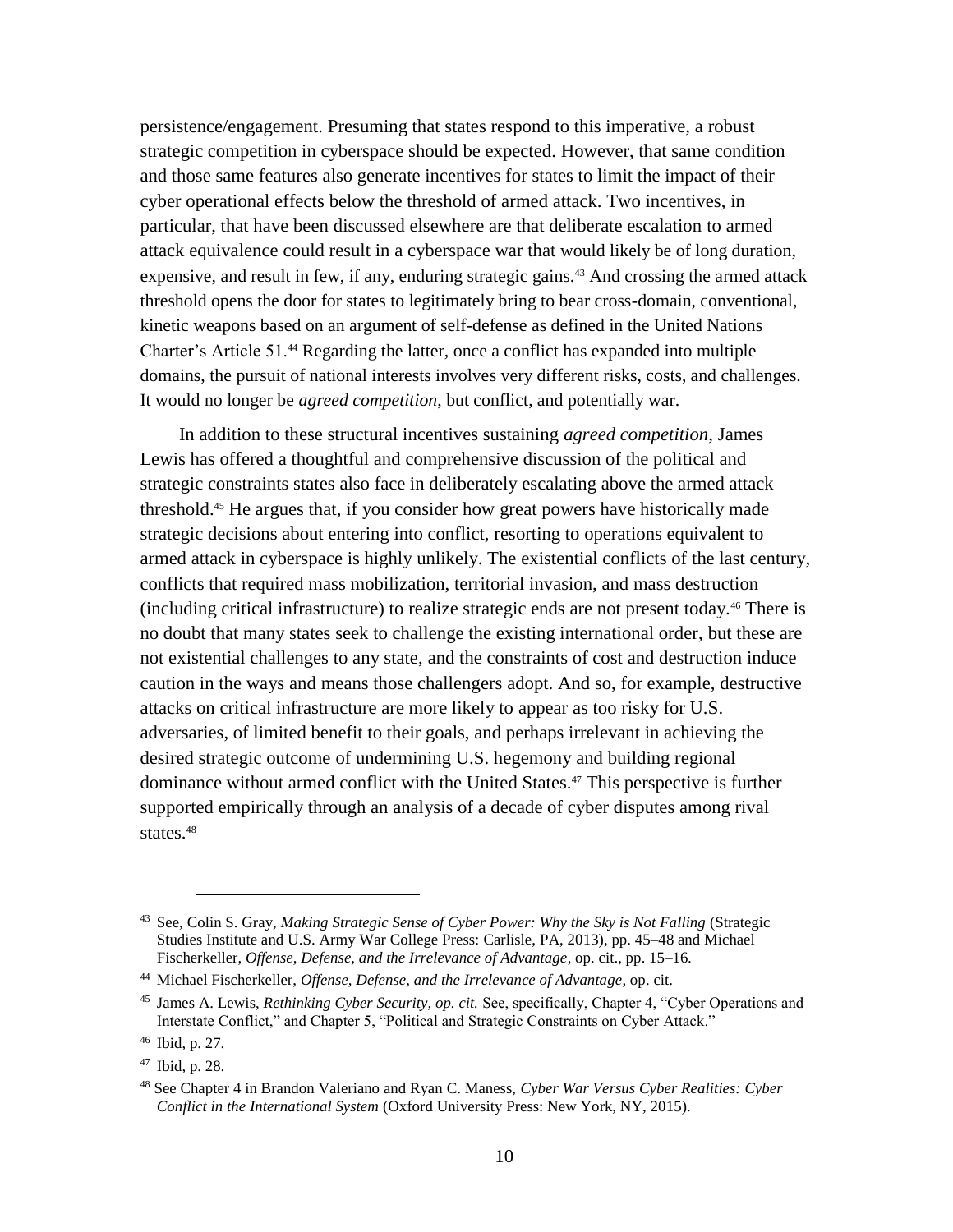One of the main impetuses to examining escalation control in the 1960s was the recognition among theorists and policymakers that fighting all out nuclear war overshot any advancement of national interest. So the question became how one might advance interests, despite that risk, without using nuclear weapons. It appears that a similar logic is taking (or has taken) hold in the strategic use of cyber means. That is, if cyber means are to have unique strategic value, it will come from operations short of armed attack equivalence that cumulatively enhance one's own power or degrade and destabilize others' sources of national power. It could be argued, therefore, that armed attack/war (traditionally involving measures of death and destruction) with cyber means actually overshoots the strategic utility of cyber operations. That would be "eruption," in Kahnian-speak, beyond the ceiling of *agreed competition*. And that outcome would be, for rational strategic cyber actors, a failure of strategy. And so there is a strategic rationale for seeking to gain advantage in, through, and from cyberspace short of armed attack. Actors might decide to engage in war, but the strategic purpose of the competitive interactions in agreed competition is so they do not have to.<sup>49,50</sup>

If one accepts the above arguments that there are structural incentives and strategic rationales from which *agreed competition* emerged and because of which it will sustain if/when the United States adopts a strategic approach of *persistent engagement*, an entirely new strategic space that has heretofore been unexplored for *interaction and escalation* dynamics is laid bare. What is offered in the next section, then, is the initial intellectual expedition into cyberspace *interaction dynamics* and escalation in this *agreed competition* space.

#### *Agreed Competition – Competitive Interaction*

 $\overline{a}$ 

To reiterate, when discussing *agreed battle,* Kahn argued one class of strategies uses the risks or direct threat of escalation beyond the *agreed battle* to gain advantage over an adversary. These ranged from red lines (declared deterrence) to riskier forms of

<sup>&</sup>lt;sup>49</sup> It is interesting to ponder why much of security studies literature on cyberwar, cyber conflict, cyber deterrence, cyber crisis, and escalation has been focused on a narrow band of important, but least likely activity, while the *agreed competition* space has emerged rather unexamined.

 $50$  A note of caution for U.S. and western policymakers is warranted. It would be folly to think that U.S. adversaries won't attempt to dissuade the adoption of a strategic approach of *persistent engagement* by initially responding in ways that seek to fuel the flames of fear of escalation from *agreed competition*. With this expectation, it would behoove U.S. policymakers to keep in mind the important distinction recently offered by James Lewis between mass effects vice strategic effects. Mass effect cyber operations are intended to be visible and disconcerting but are not of strategic consequence and so their early appearance after the adoption of a more proactive cyberspace strategy should not be unexpected. Given that such events are strategically inconsequential, their effects would not likely cross the threshold of *agreed competition*; therefore, their occurrence should not dampen policymakers' resolve or confidence in pursuing a persistent strategy in cyberspace. See, James A. Lewis, *Rethinking Cyber Security*, *op. cit*.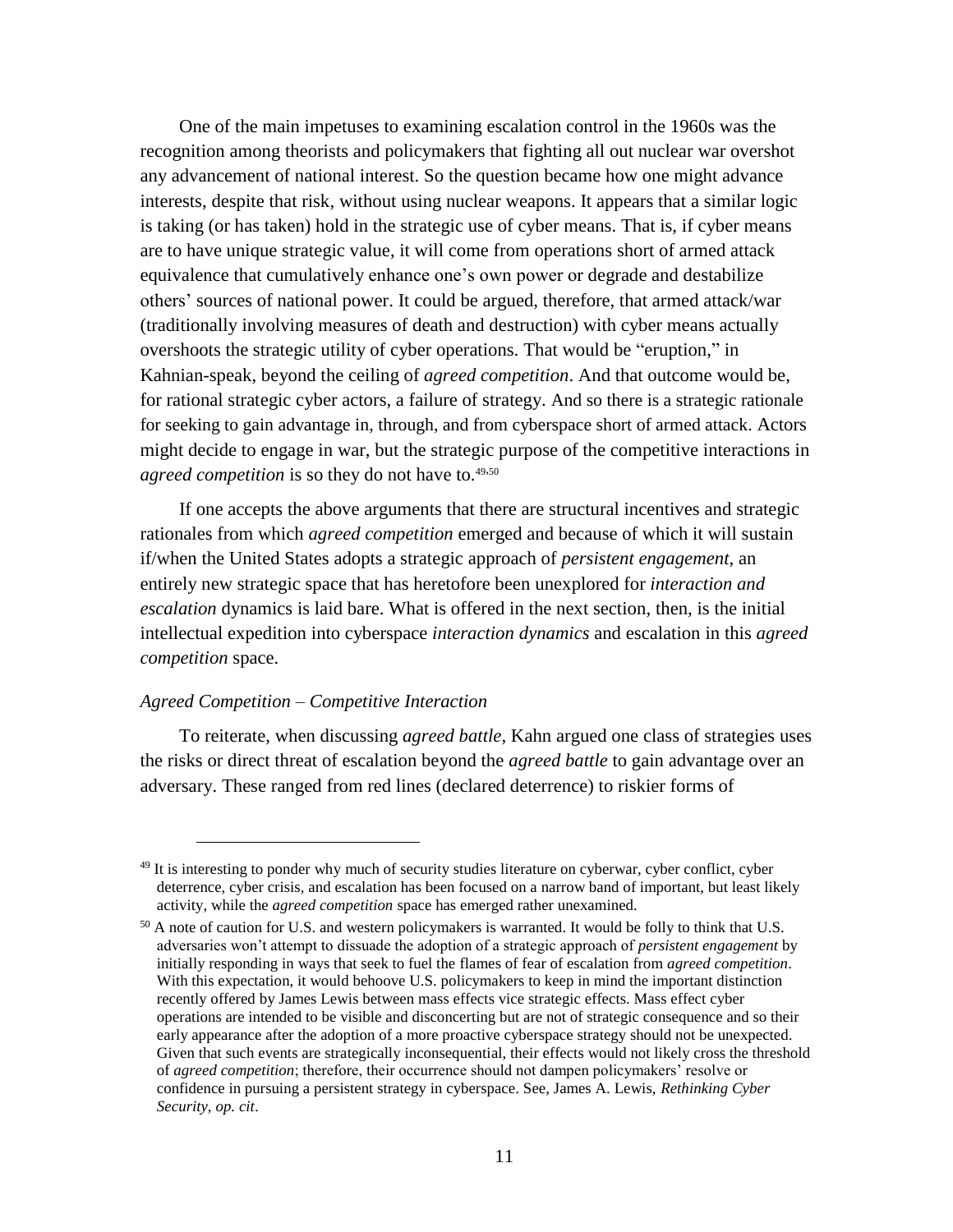brinkmanship as well as forms of Thomas Schelling's coercive bargaining. <sup>51</sup> In discussing *agreed battle,* Kahn also recognized a second class of strategies through which advantage could be gained by leveraging the unique features particular to a level of escalation. It has been argued in this article that in today's strategic environment what defines the "particular level of escalation" associated with *agreed competition* is effects equivalent to armed attack. As such, that level represents a de facto ceiling for effects in this competition. In efforts to gain advantage in this *agreed competition*, then, it can be expected that states will do so through *competitive interaction* below this ceiling, "making use" of it to gain advantage while avoiding escalation.

Kahn's "ways" can be adapted to cyber operational realities to conceptualize what *competitive interaction* comprises. Two of his three "ways"—widening the geographic area and compounding by including allies or clients—are indicative of the types of behaviors to be expected in *competitive interaction* in cyberspace. Kahn's "widening the area" and "compounding" should, however, be re-interpreted in light of the nature, character, and substance of cyberspace. Traditional territorial-based definitions do not apply well to an operating domain in which territory and segmentation have little, if any, relevance. Employing cyber operations short of armed attack equivalence, states are able to secure their own and degrade, usurp, or circumvent others' national power (economic, diplomatic, military, and social cohesion) by targeting specific data, data flows or sectors/industries/populations that are the sources of that power. *Competitive interaction* in *agreed competition*, then, should be characterized as campaigns populated by cyber operations seeking, over time and over space, to generate cumulative strategic effects (i.e., to gain advantage) by targeting sources of national power through shifts and/or increases in scope, scale, and frequency (as a function of "count"). In this *agreed competition* within cyberspace, *widening* could be measured as an increase in the number of systems affected and *compounding* as the number of other actors whose systems are utilized or affected. The analytical utility of these two measures enables one to capture with greater clarity the characteristics of strategic cyber campaigns and operations. For example, *compounding* could occur in at least two ways: transiting through someone's system to gain access to someone else's or targeting a new system for effect.

It follows, then, that the class of strategies best suited for managing interaction dynamics in this *agreed competition* is that which counters or contests widening and compounding. The strategic approach of *persistent engagement* intends to do just that

<sup>51</sup> Thomas C. Schelling, *The Strategy of Conflict* (Harvard University Press: Cambridge, MA, 1960).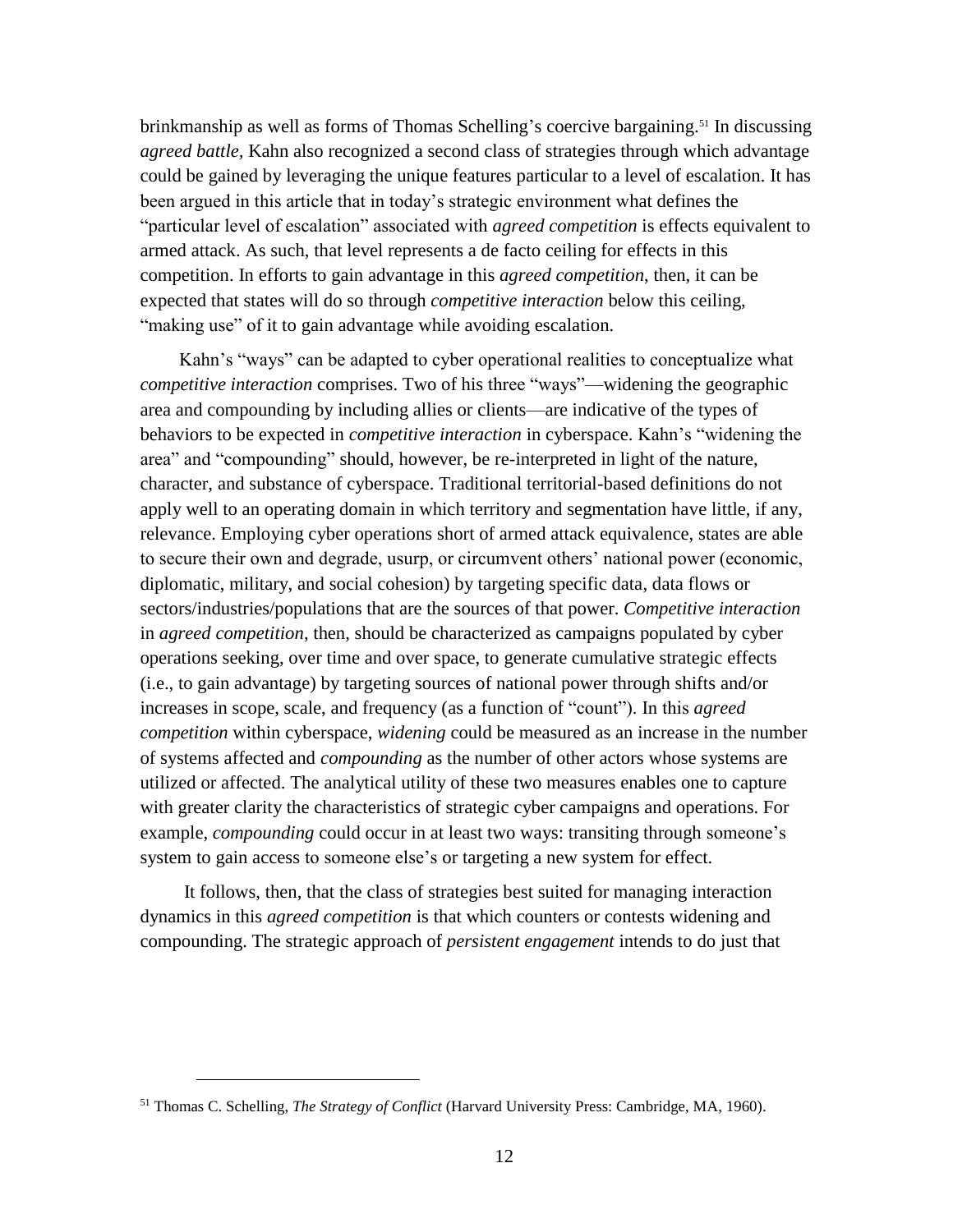through operations that maneuver seamlessly between defense and offense *across* the interconnected cyber battlespace to compete more effectively outside of armed conflict. 52

There is substantial, publicly reported evidence of specific U.S. adversaries engaging in cyberspace *competitive interaction* (as described in this manner) for the last several years, with different states doing so for different reasons to address their strategic interests.<sup>53</sup> China has directed a great deal of time and effort to targeting a range of industry and commercial enterprises in pursuit of general scientific, technical, and business information. Examples include exploitation of data on the F-35 Joint Strike Fighter, the F-22 Raptor fighter jet, and the MV-22 Osprey. This cyber campaign, directed at contractors and agencies residing within and external to U.S. borders (a combination of widening and compounding), will reduce costs and accelerate the development of foreign weapon systems, enable reverse-engineering and countermeasures development, and undermine U.S. military, technological, and commercial advantage.<sup>54,55</sup> China has also sought out more specific information through cross-sector/industry cyber operations targeting personally identifiable information (PII), possibly with the objectives of using these data to facilitate future "insider" cyber operations, assist in the recruitment of human intelligence assets, or identify and monitor persons of interest to the government (e.g., dissidents, foreign journalists, and/or others who may pose a threat to the Communist Party's image and legitimacy.)<sup>56</sup> Russia, through its campaign of cyber operations—including those used in Russia's war with Georgia in 2008 and those used to influence the Brexit referendum and the U.S. election in 2016—is pursuing a strategic campaign to undermine Western democracies and weaken the multilateral alliances that Russia sees opposing its future, including NATO

<sup>52</sup> See, *Command Vision*, *op. cit*., p. 6. The *Vision* also notes that in form and conduct, the competition in cyberspace is one over initiative, i.e., by sustaining initiative over time through operations that can cumulatively affect relative power, strategic advantage can be realized.

<sup>53</sup> For a chronological list of significant events, see *Center for Strategic and International Studies' Significant Cyber Events List*. [https://csis-prod.s3.amazonaws.com/s3fs](https://csis-prod.s3.amazonaws.com/s3fs-public/180308_Significant_Cyber_Events_List.pdf?Szs5ZuZShJAIfgcUXRsvB5T8C76PJR0y)[public/180308\\_Significant\\_Cyber\\_Events\\_List.pdf?Szs5ZuZShJAIfgcUXRsvB5T8C76PJR0y](https://csis-prod.s3.amazonaws.com/s3fs-public/180308_Significant_Cyber_Events_List.pdf?Szs5ZuZShJAIfgcUXRsvB5T8C76PJR0y)

<sup>&</sup>lt;sup>54</sup> The reference to "within" and "external" is intended to reinforce the notion that, through cyberspace, adversaries are able to secure their own and degrade, usurp, or circumvent others' sources of national power no matter where those sources are located. See, *2016 Report to Congress of the U.S.-China Economic and Security Review Commission* (Government Publishing Office, Washington, D.C.: November 2016), p. 299. [https://www.uscc.gov/Annual\\_Reports/2016-annual-report-congress](https://www.uscc.gov/Annual_Reports/2016-annual-report-congress)

<sup>55</sup> Statement *for the Record: Worldwide Threat Assessment of the U.S. Intelligence Community, May 11, 2017*, p. 2. [https://www.dni.gov/files/documents/Newsroom/Testimonies/SSCI%20Unclassified%20SFR%20-](https://www.dni.gov/files/documents/Newsroom/Testimonies/SSCI%20Unclassified%20SFR%20-%20Final.pdf) [%20Final.pdf](https://www.dni.gov/files/documents/Newsroom/Testimonies/SSCI%20Unclassified%20SFR%20-%20Final.pdf)

<sup>&</sup>lt;sup>56</sup> China is said to have been the source of 2015 cyber operations targeting the U.S. Office of Personnel Management and the health care firms Anthem, and Premera and Carefirst Blue Cross. See, *Krebs on Security: Catching Up on the OPM Breach*[, https://krebsonsecurity.com/2015/06/catching-up-on-the](https://krebsonsecurity.com/2015/06/catching-up-on-the-opm-breach/)[opm-breach/,](https://krebsonsecurity.com/2015/06/catching-up-on-the-opm-breach/) and *Mandiant Consulting: M-Trends 2016* (February 2016).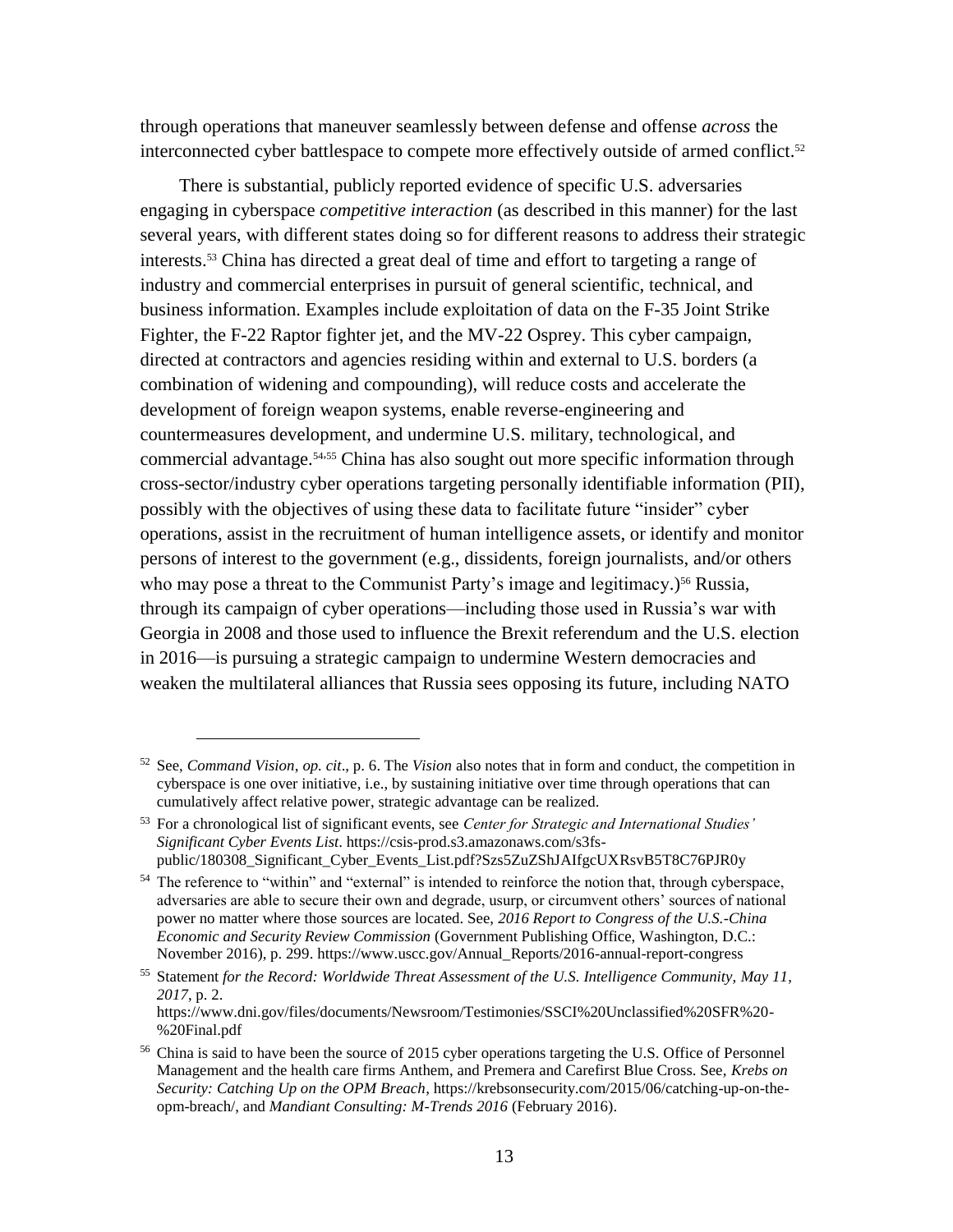and the European Union.<sup>57</sup> Finally, it has been concluded with confidence that North Korea, in efforts to mitigate the impact of international economic sanctions, has successfully subverted for significant monetary gain the Society for Worldwide Interbank Financial Telecommunication system (SWIFT).<sup>58</sup> Those funds likely contributed to North Korea's ability to finally cross the nuclear weapons threshold, consequently undermining U.S. military overmatch.

Figure 1 offers a brief summary of a few strategic cyber campaigns over a two-year period characterizing *competitive interaction* (through widening/compounding) and ascribes motivations for the same by advanced persistent threat (APT) groups, groups that are assessed as taking direction from a nation-state. The figure includes a 2014–2016 summary of a few strategically relevant industries, the scale of the threat sources, ascribed objectives for the operations, and malware families. <sup>59</sup> Note that the breadth of the reported industry threats and the objectives for the same cut across military, economic, and diplomatic sources of national power.

| <b>Industry</b>                                | <b>Attack Source</b> | <b>Objective</b>                                                                                                                                                                                                                          | <b>Malware Families</b><br>(top three)             |
|------------------------------------------------|----------------------|-------------------------------------------------------------------------------------------------------------------------------------------------------------------------------------------------------------------------------------------|----------------------------------------------------|
| Aerospace &<br>Defense                         | 24 APT groups        | Acquire intellectual property to advance domestically<br>produced capabilities, develop countermeasures to<br>degrade adversary military overmatch, and produce<br>arms for sale on global market.                                        | 47% GhOstRAT<br>21% PcClient<br>13% ZXShell        |
| Construction &<br>Engineering                  | 25 APT groups        | Acquire intellectual property pertaining to technical<br>innovations, expertise, and processes to develop and<br>advance state-owned firms and to better position those<br>firms for bids against and negotiations with foreign<br>firms. | 52% LEOUNCIA<br>20% LV (aka NJRAT)<br>13% GhOstRAT |
| <b>Financial Services</b><br>& Insurance       | 15 APT groups        | Gain insight into company operations or information on<br>potentially sensitive customers.                                                                                                                                                | 34% WITCHCOVEN<br>22% XtremeRAT<br>19% GhOstRAT    |
| Government &<br>International<br>Organizations | 9 APT groups         | Gain an edge in negotiations and agreements.                                                                                                                                                                                              | 49% GhOstRAT<br>30% ERACS<br>14% PHOTO             |

<sup>57</sup> Garrett M. Graff, "A Guide to Russia's High Tech Toolbox for Subverting US Democracy," *Wired*, (August 13, 2017). [https://www.wired.com/story/a-guide-to-russias-high-tech-tool-box-for-subverting](https://www.wired.com/story/a-guide-to-russias-high-tech-tool-box-for-subverting-us-democracy/)[us-democracy/](https://www.wired.com/story/a-guide-to-russias-high-tech-tool-box-for-subverting-us-democracy/)

<sup>58</sup> Sean Lyngaas, "Symantec Traces Swift Banking Hacks to North Korea," *FCW* (May 31, 2016). <https://fcw.com/articles/2016/05/31/swift-hack-dprk.aspx>

<sup>&</sup>lt;sup>59</sup> The comprehensiveness of public records of attacks and exploitations is a function of the willingness of targets to report them. Many targets, for various reasons, do not publicly disclose them nor is there a single source detailing the same. That said, general patterns of widening and compounding are still evident in analyses of events that have been reported. The trends data presented in this paragraph are based on industry research reports authored by FireEye Corporation and Mandiant, a FireEye company.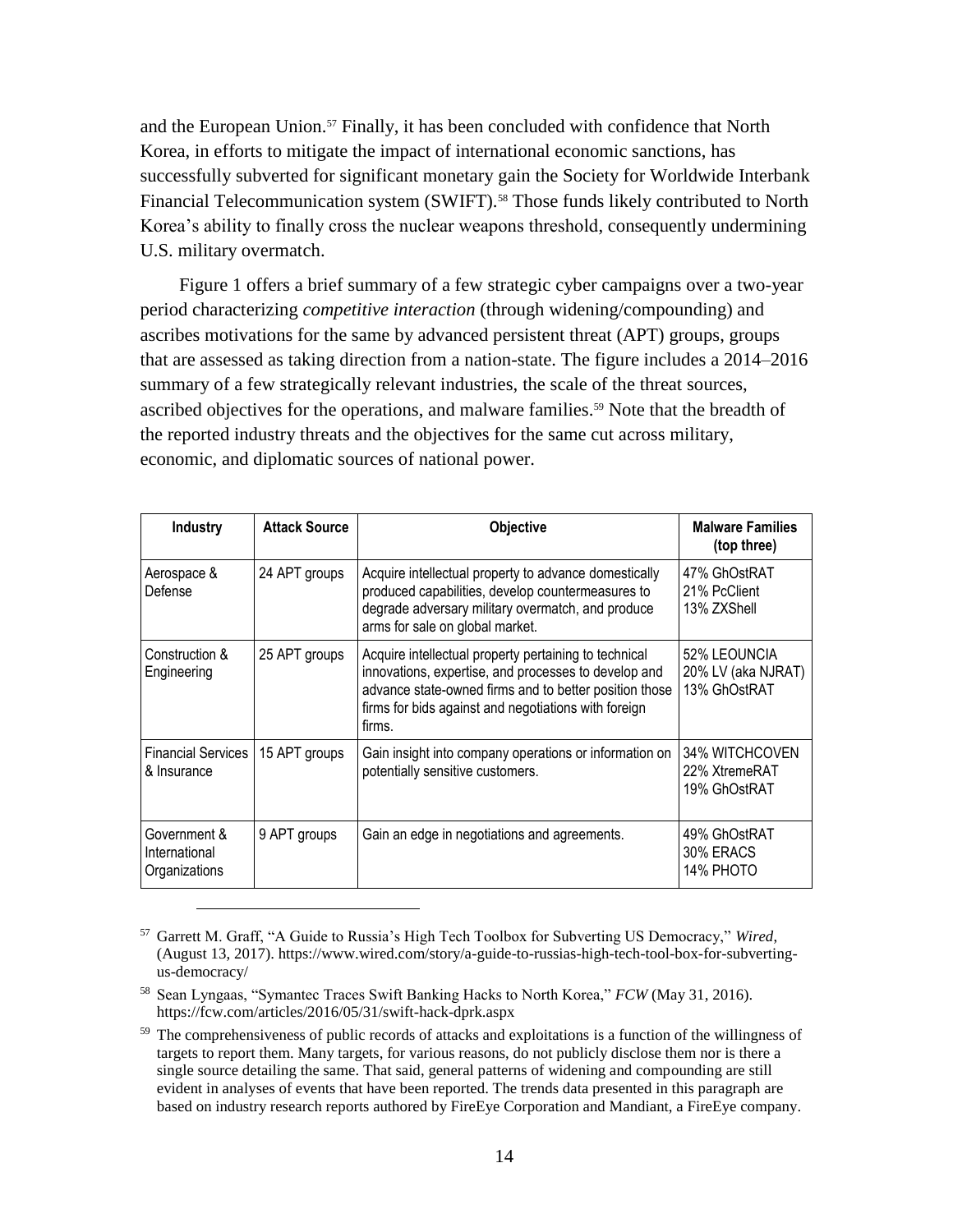| <b>Industry</b>                   | <b>Attack Source</b> | <b>Objective</b>                                                                                                                                                                             | <b>Malware Families</b><br>(top three)              |
|-----------------------------------|----------------------|----------------------------------------------------------------------------------------------------------------------------------------------------------------------------------------------|-----------------------------------------------------|
| Health Care &<br>Health Insurance | 13 APT groups        | Acquire PII to facilitate future "insider" cyber<br>operations, assist in the recruitment of human<br>intelligence assets, or identify and monitor persons of<br>interest to the government. | 49% WITCHCOVEN<br>32% XtremeRAT<br>11% ChinaChopper |
| Hi Tech & IT                      | 20 APT groups        | Acquire economic and technical information to support<br>development of domestic companies through reducing<br>R&D costs.                                                                    | 29% GhOstRAT<br>26% TAIDOOR<br>19% POISON IVY       |

**Figure 1. Summary of 2014–2016 Cyber Threats to Industry**

A second example of widening is the previously referenced example of Russia's use of cyberspace (through social media, specifically) to undermine the confidence of adversaries' populations and leaders in their democratic institutions and alliances, respectively. <sup>60</sup> Widening, in this campaign, was characterized by micro-targeting at scale within populations.

The conceptual framework of *agreed competition* with interaction dynamics of widening and compounding more accurately describes the cyber operational space of the past two decades. It also can serve as an analytical frame for examining the dynamics that could lead via escalation to conflict and war.

### *Cyber-enabled Conflict – Deliberate Intensification and Escalation*

It is from the point of origin of cyber-enabled crises or war that most cyberspace escalation dynamics scholarship has been written. In this context and as related to the contents of this article, this point is realized when an actor has deliberately escalated from *agreed competition* by threatening to or generating cyber operational effects that are equivalent to armed attack. Escalation, then, is defined as an increase from the level of *agreed competition* to conflict (which would be inclusive of Kahn's definition of an increase in the level of conflict in international relations in crisis situations). <sup>61</sup> In this framework, the mechanism for escalation is *intensification*. Just as Kahn's "ways" of widening and compounding can be adapted to cyberspace, so, too, can his third "way" intensification. Intensification within cyberspace is characterized by campaigns and/or operations that include increases in frequency (as a function of count over time), duration, damage, and visibility of effects. Intensification may also include expanding cyber operations to other operating domains. Intensification is a necessary condition for escalation, and when the "way" employed causes physical damage, intensification results in an escalatory breakdown of the *agreed competition* space as described in this article. In

 $60$  Garrett M. Graff, "A Guide to Russia's High Tech Toolbox for Subverting US Democracy," op. cit.

<sup>61</sup> This is a modification of Kahn's definition of escalation to include escalation from *agreed competition*.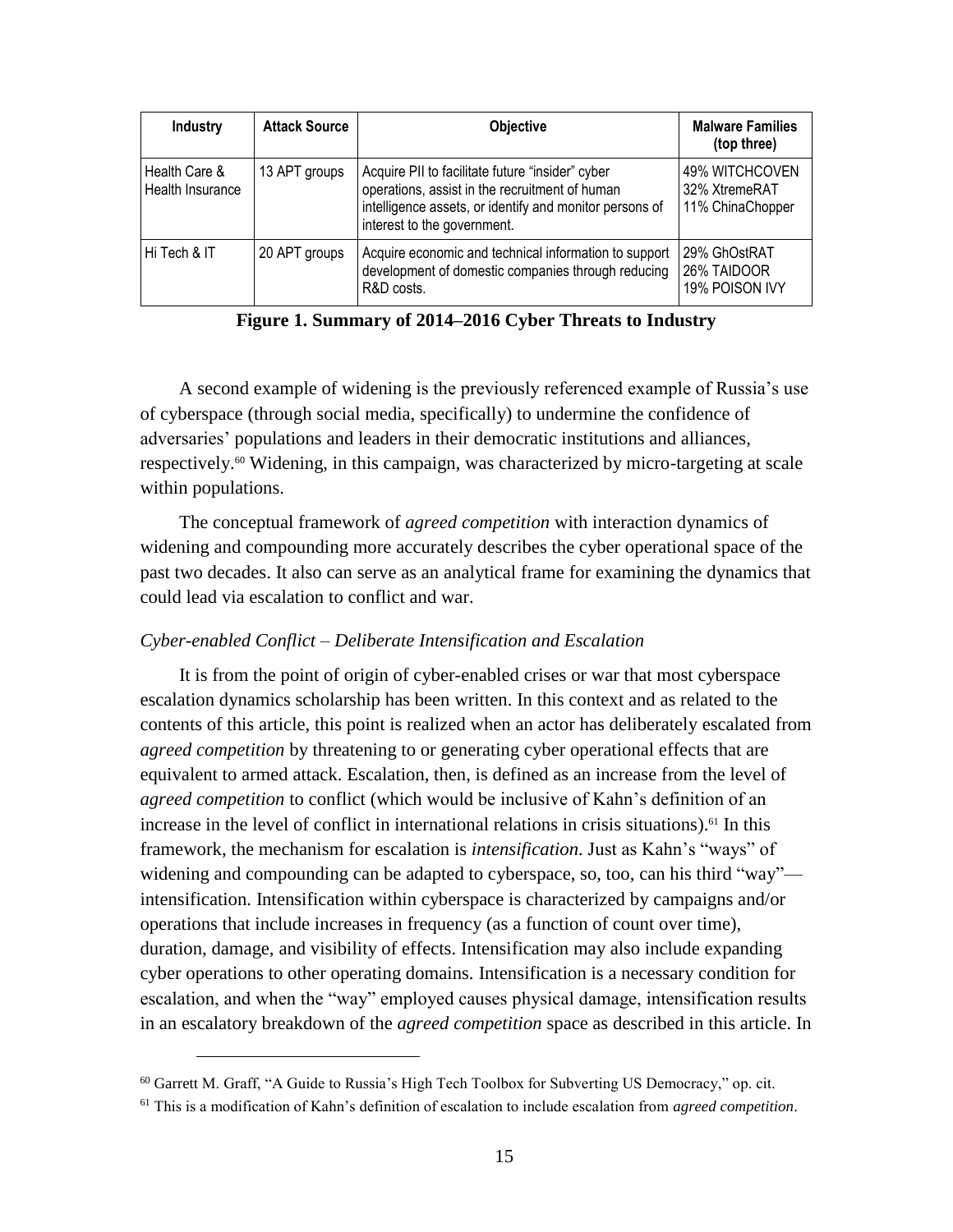what may appear counter-intuitive to conventional wisdom, the more *competitive interaction* occurs within the *agreed competition* space, the more clarity will emerge on the demarcations of illegitimate or legitimate cyber operations and what are outside or within the "rules" of *agreed competition* and thus, may or may not lead to escalation.<sup>62</sup> To help ground the concept of intensification in actual events, a few examples follow.

Intensification through increases in the frequency of effects (through widening and compounding) is found in the Russian campaign targeting Estonia in 2007. On the night of April 26, 2007, Estonian government websites were subject to DoS and DDoS effects. The perpetrator launched 1,000 assaults that day, increasing that number to 2,000 per hour on second day. On May 9, the day marking the peak of the assault, the perpetrator was injecting an average of 4 million packets of data per second. The assaults came in waves, were delivered from up to 85,000 systems, and continued for a 23-day period.<sup>63</sup>

Intensification through physical damage, a breach of the ceiling associated with *agreed competition* and, thereby escalatory, can be illustrated through three cases. In 2008, the Baku–Tbilisi–Ceyhan pipeline near the eastern Turkish city of Erzincan suffered significant damage resulting from a massive explosion. The cyber operation believed to have led to the explosion shut down alarms, cut off communications and super-pressurized the crude oil in the line.<sup>64</sup> In 2010 the deployment of "Stuxnet" caused highly publicized damage to the Natanz Fuel Enrichment Plant.<sup>65</sup> And, in 2014, a report issued by Germany's Federal Office for Information Security revealed that an unnamed steel mill in Germany had suffered "massive," though unspecified, damage when its control systems were manipulated and disrupted to such a degree that a blast furnace could not be properly shut down.<sup>66</sup>

<sup>62</sup> There need not be any necessary symmetry to the "rules" nor does *agreed competition* require initial concurrence on what is legitimate or acceptable. There are cyber actions/operations short of war that some states may seek to legitimize/delegitimize, and differing perspectives or initial ambiguity over specific types of operations introduce a potential for intensification short of escalation. "Rules" and conventions, however, will develop over the course of interactions through interactive learning and other forms of signaling, i.e., diplomatic communications. Herman Kahn, *On Escalation*, op. cit., pp. 260–263.

<sup>63</sup> Rebecca Grant, *Victory in Cyberspace.* (Air Force Association Special Report: Washington D.C., October 2007), pp. 5–7.

<sup>64</sup> Jordan Robertson and Michael Riley, "Mysterious '08 Turkey Pipeline Blast Opened New Cyberwar," *Bloomberg Technology*, 10 December 2014, http://www.bloomberg.com/news/articles/2014-12- 10/mysterious-08-turkey-pipeline-blastopened-new-cyberwar

<sup>65</sup> For a comprehensive analysis of "Stuxnet," see Kim Zetter, *Countdown to Zero Day: Stuxnet and the Launch of the World's First Digital Weapon* (New York, Crown Publishers, 2014).

<sup>&</sup>lt;sup>66</sup> The perpetrator infiltrated the corporate network using a spear-phishing attack. Once a foothold was established in one system, the company's networks were explored, resulting in the eventual compromise of a multitude of systems, including industrial components on the production network. See Kim Zetter, "A Cyberattack Has Caused Confirmed Physical Damage for the Second Time Ever," *Wired*, 1 August 2015. http://www.wired.com/2015/01/german-steel-mill-hack-destruction/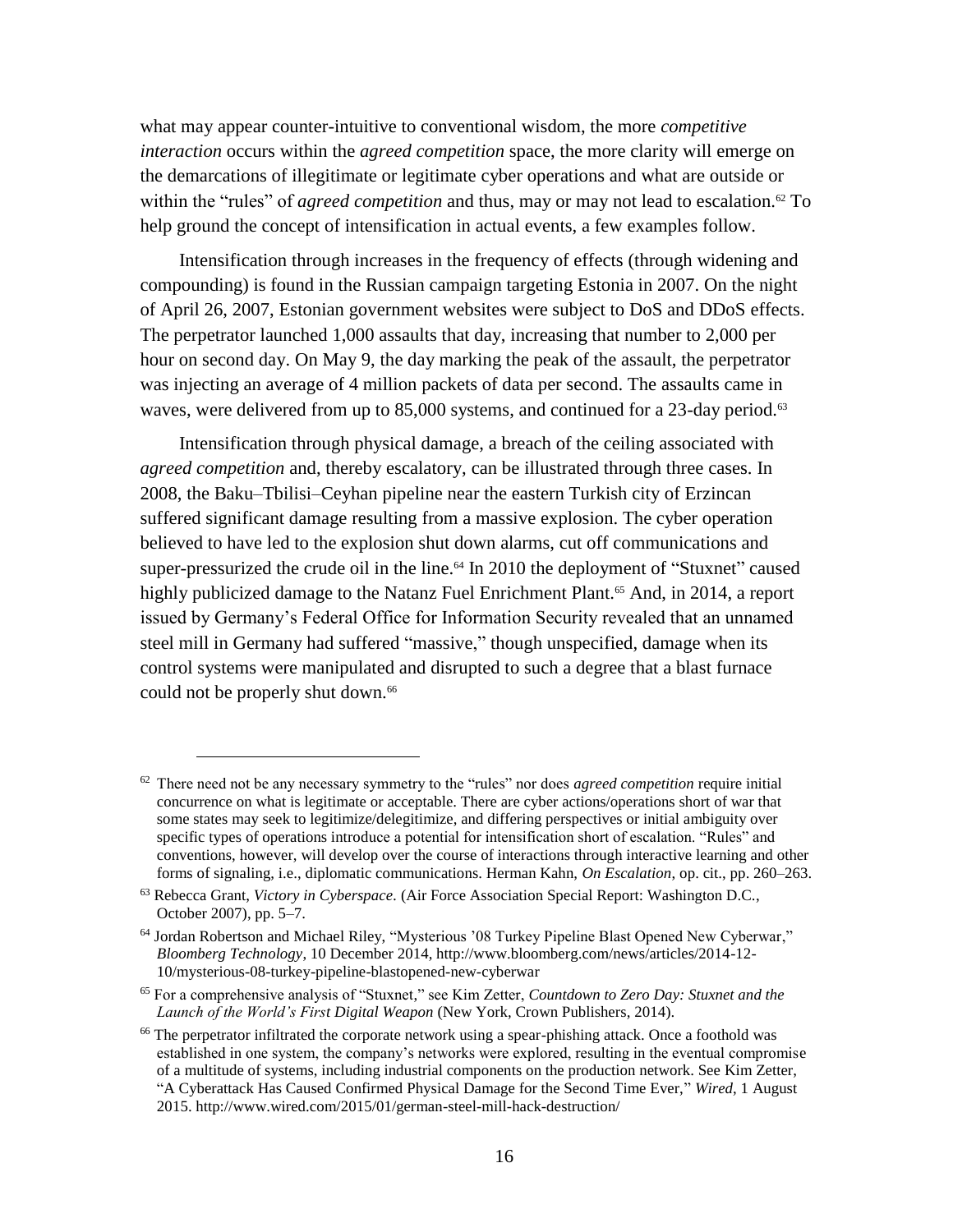In the escalation dynamics scholarship referenced in this article, the strategic recommendation for managing deliberate escalation, in cyberspace as well as other domains, is the class of deterrence strategies. But what if such a strategy fails and an adversary deliberately intensifies, to use this article's term, in cyberspace? How can such an action be managed in cyberspace through cyber operations within *agreed competition* and beyond it? The cases cited above hint that managing such intensification and escalation is possible, since in none of the referenced cases does one find extended spirals of increasing intensification or escalation. Rather, what occurred was dissipation or a move back into the *agreed competition* space, respectively, followed by a recommencing of competitive interactions of widening and compounding.

#### *Cyber-enabled Conflict – Managing Deliberate Intensification and Escalation*

To begin, let us quickly and briefly set aside the notion that escalation dominance in cyberspace is a viable strategic option. It is not, because dominance is not sustainable in cyberspace given the fluidly contested, and congested nature of the domain. Importantly, there is a distinction, however, between the condition of dominance and the possibility of contested superiority that might be sustained for some period of time. This position has support from both a theoretical/conceptual perspective and an operational one, with the latter stated in USCYBERCOM's *Command Vision*. <sup>67</sup> If cyberspace escalation dominance (or a threat thereof) is not sustainable, what management alternatives remain? The answer lies in the unique characteristics of cyberspace and cyber operations. Note that the discussion that follows applies equally well for managing *inadvertent* as well as *accidental* intensification and escalation in cyber-enabled conflict.

To reiterate, intensification within cyberspace is characterized by campaigns and/or operations that include increases in frequency (as a function of count over time), duration, damage, and visibility of effects. If an adversary chose to escalate from *agreed competition* in cyberspace, i.e., generated effects that caused physical damage, and the target state chose to respond with operations in cyberspace that also caused physical damage, significant escalation should not be assumed. One way to limit the potential for an undesired escalatory spiral to such a response would be to ensure that excessive damage through widening or compounding to unintended targets (collateral damage) was highly unlikely. Bellovin et alia argue that, contrary to conventional wisdom, such

<sup>67</sup> See Herbert S. Lin, "Escalation Dynamics and Conflict Termination in Cyberspace," op. cit., p. 68, Michael Fischerkeller, *Offense-Defense Theory, Cyberspace, and the Irrelevance of Advantage*, op. cit., and *Command Vision*, op. cit., p. 6, where it is argued that cyber escalation dominance is not sustainable and superiority is always at risk. There are those who, nonetheless, refer to cyberspace escalation dominance as a viable strategy. See, Lawrence J. Cavaiola et alia, "Cyber House Rules," op. cit., p. 99.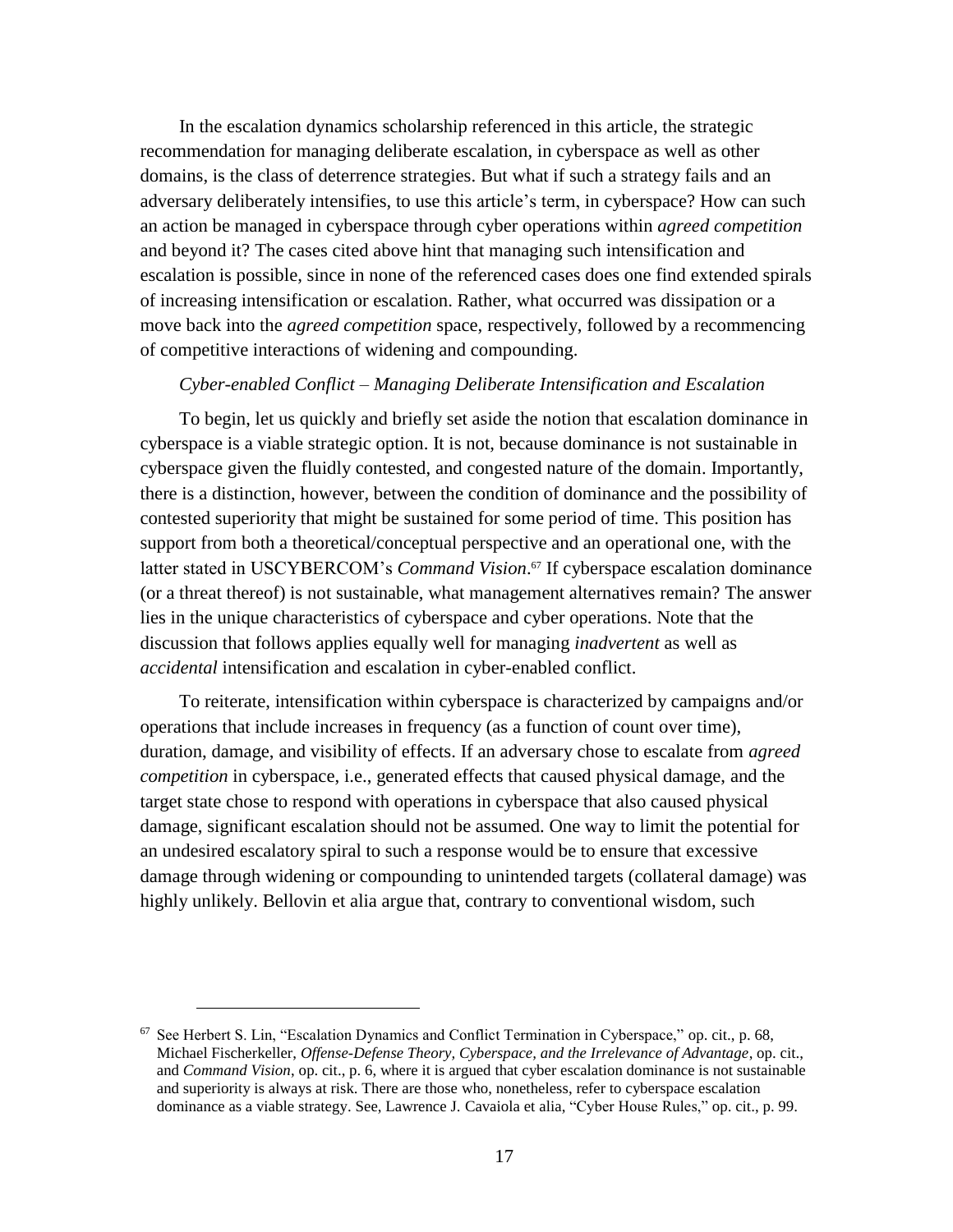precise targeting and discrimination are possible (and that we have already witnessed them) and that cyber operations can also be designed to reduce proliferation risks.<sup>68</sup>

An alternative (or complementary) targeting strategy would be to select targets whose destruction, damage, or degradation was visible to only a select audience whereas an alternative *design* strategy could be to allow for damage that is reversible and effects whose frequency and duration could be continuously and actively managed. All three of these operational options could serve to reduce the risk of further deliberate or inadvertent/accidental intensification or escalation.<sup>69</sup> Each will be discussed, in turn.

In certain scenarios, covert cyber operations designed to generate well-directed effects that only leadership are able to detect would send a message of resolve but may also create an environment more conducive to de-intensification and non-escalation, as leadership might be more inclined toward resolution when considerations of public awareness and any associated protestations need not figure in their deliberations.<sup>70</sup> Libicki discusses this aspect of visibility by offering a distinction between making the adversary look powerless versus making the United States look powerful, where the former focuses on making a challenger aware (quietly) of its vulnerabilities and the latter focuses on demonstrating (loudly) U.S. power. 71

A common, current example of cyber operations that could be designed to allow for reversible damage are those targeting electrical grids. Such operations could be designed to target Industrial Control Systems (ICS) or, specifically, Supervisory Control and Data Acquisition systems (SCADA) and, in essence, hold those systems hostage, and, by extension, the functions those systems support. In such scenarios, states could negotiate demands that must be met in order for system functionality to be restored, or alternatively, face permanent systems damage.<sup>72</sup>

<sup>68</sup> Steven M. Bellevin, Susan Landau, and Herbert S. Lin, "Limiting the Undesired Impact of Cyber Weapons: Technical Requirements and Policy Implications," *Journal of Cybersecurity* (March 2017), 3:1, pp. 59–68.

<sup>69</sup> See, Michael Fischerkeller, "Incorporating Offensive Cyber Operations into Conventional Deterrence Strategies," op. cit. pp. 120–121 and Michael Fischerkeller and Richard Harknett, "Deterrence is Not a Credible Strategy for Cyberspace," op. cit., pp. 390–393.

<sup>70</sup> Such considerations in conflict resolution or bargaining scholarship are often referred to as "two-level games." See, for example, Robert D. Putnam, "Diplomacy and Domestic Politics: The Logic of Two-Level Games," *International Organization* (Summer 1988), 42:3, pp. 427–60.

 $71$  An action could also be selected that serves both objectives simultaneously. See Martin C. Libicki, *Brandishing Cyberattack Capabilities* (Santa Monica, CA: RAND National Defense Research Institute, 2013).

<sup>72</sup> Andy Greenberg, "Hackers Gain Direct Access to US Power Grid Controls," *Wired* (September 6, 2017); ICF International (US Dept. of Energy Report), *Electric Grid Security and Resiliency: Establishing a Baseline for Adversarial Threats* (June 2016). Note that this either/or proposition cannot be offered via kinetic solutions.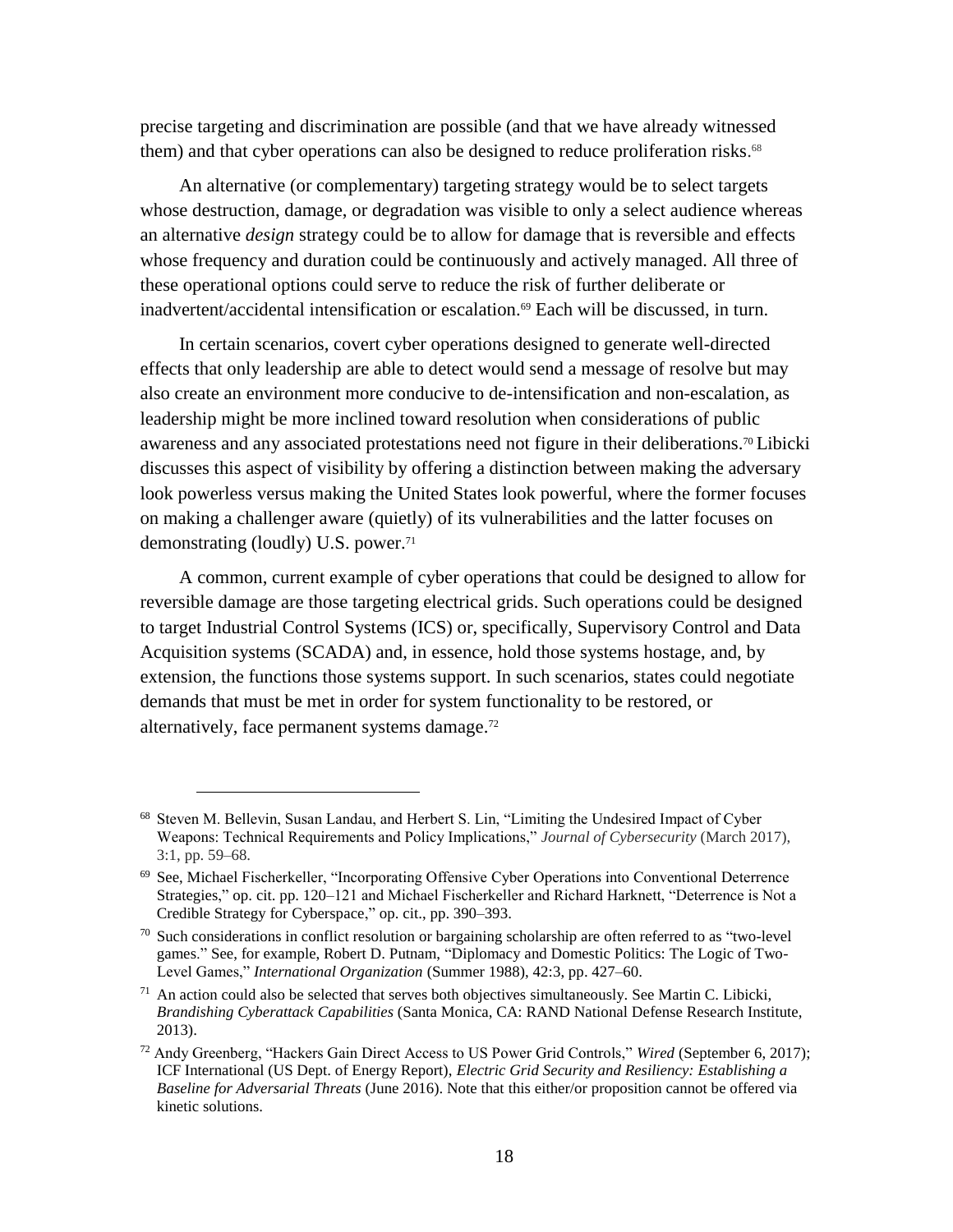Finally, cyber operations can be designed to be continuously and actively managed, thereby allowing for a constant metering of their effects. This would allow for responsive tuning, for example, of the frequency (count over time) and the duration of effects as a function of adversary behavior. Such active command and control of cyber operations could allow for agile management of cyberspace intensification dynamics as uncertainties regarding adversary intentions, objectives, and capabilities become clearer over time. 73

#### *Agreed Competition – Inadvertent and Accidental Intensification and Escalation*

Recall that *inadvertent* escalation was described as when one party deliberately takes actions that it does not believe are escalatory but which are interpreted as escalatory by another party to the conflict and *accidental* escalation is when some operational action has direct effects that are unintended. In this section, *inadvertent* and *accidental* are considered as modifiers for both intensification and escalation. Regarding the former, misinterpretation may occur because of incomplete information, lack of shared reference frames, or one party's thresholds of which other parties are not aware. When considered in the context of *agreed competition*, cyber operational effects from widening or compounding could inadvertently or accidentally lead to intensification or escalation; however, the existing political context would in large part determine the degree to which the operations were viewed as consequential. In a period of severe crisis between adversaries, for example, inadvertent and/or accidental effects from cyber operations could subsequently lead more likely, in response, to deliberate intensification or escalation by the targeted state. In the previous section, however, several unique characteristics of cyberspace and cyber operations were highlighted that an affected state could leverage to respond in a measured manner and potentially de-intensify or deescalate the situation. So it is not contradictory to note that while states will increasingly experiment with strategically salient cyber campaigns and operations, they will likely do so risk-informed as they have done over the past decade, in part to manage the potential for inadvertent and accidental effects while the *agreed competition* in this space remains relatively immature. In essence, one can expect the structural incentives and strategic rationales cited previously to compete short of armed attack to affect choices in an environment of unclear operations and encourage care.<sup>74</sup>

 $73$  Note that this reference to command and control differs from that discussed by Morgan et alia and Libicki. Whereas the concern here is with command and control of a specific cyber operation to actively manage escalation dynamics, their references are to the command and control of forces, writ large, to manage against unauthorized cyber operations. Forrest E. Morgan et alia, *Dangerous Thresholds*, op. cit., p. 26 and Martin C. Libicki, *Crisis and Escalation in Cyberspace,* op. cit., pp. 114–119.

 $74$  Libicki discusses the use of narrative, rather than signaling to manage escalatory dynamics. Such an approach would align with our notion of strategic rationales for why escalation dynamics could be muted. Martin C. Libicki, *Crisis and Escalation in Cyberspace,* op. cit., Chapter 3.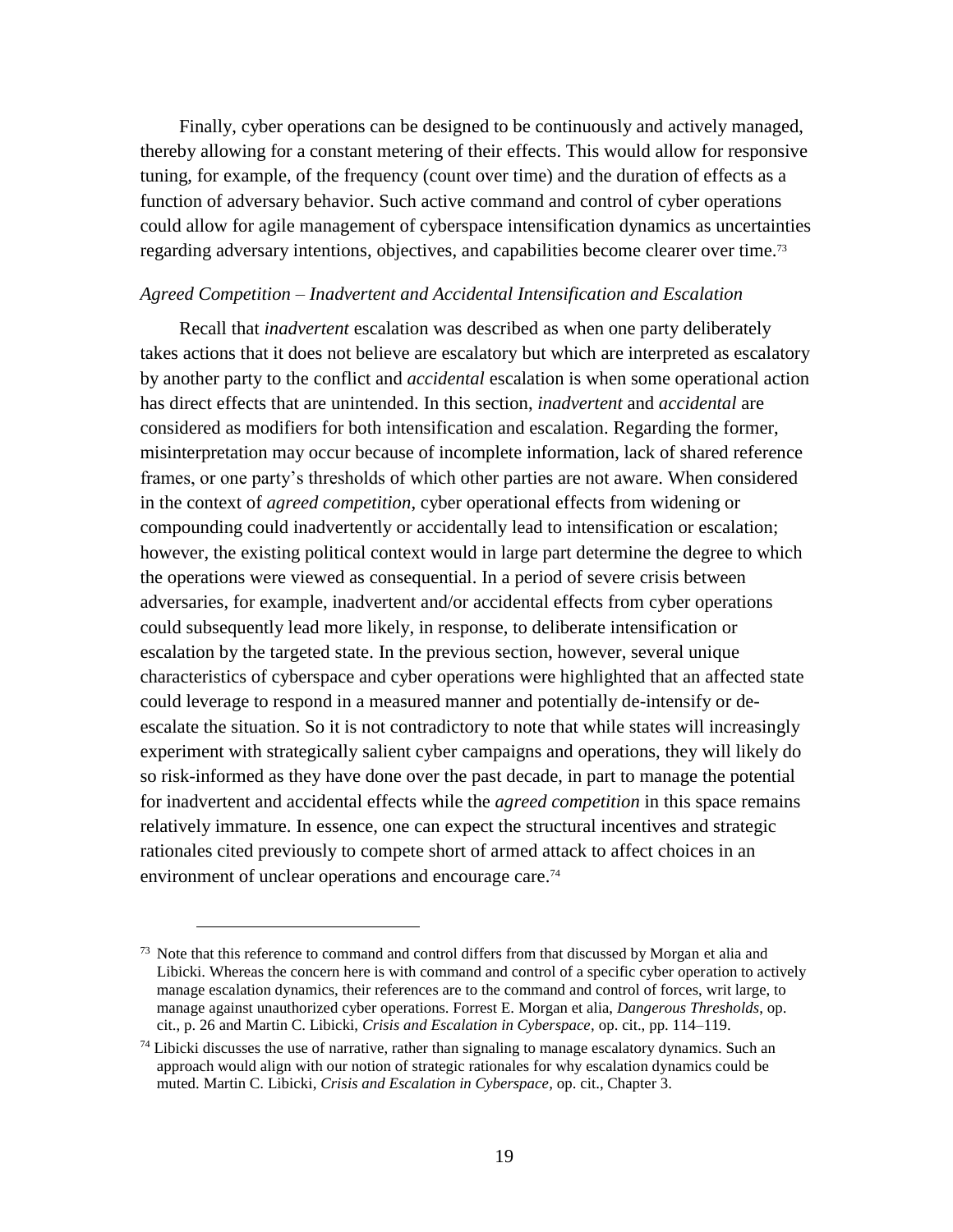#### **Stability of Agreed Competition**

Just as it is critical to distinguish interaction from escalation in cyberspace, it holds logically that engagement should not be defined in and of itself as instability. A question that requires significant study beyond this article is under what conditions could *competitive interaction* involving widening and compounding lead to deliberate intensification and, thus, the destabilization of *agreed competition* short of armed conflict?

States contesting the current international order within the strategic context of *agreed competition* are pursuing strategic cyber campaigns with the objective of generating cumulative degrading effects against adversaries and/or cumulative enhancing effects for themselves. When states seek to gain advantage in, through, and from cyberspace, the dominant dynamic in *agreed competition* is *competitive interaction*. Within the context of long-term *agreed competition*, however, the incentive for intensification could emerge if there were present an enduring and significant imbalance of *persistent engagement* between adversaries leading to a relative shift in power between them or a relative decline of a state across the global distribution of power. This article posits that within the strategic contest of *agreed competition*, such extended or enduring imbalances of competitive outcomes leading to relative power shifts are a necessary condition for instability. Under such a condition, the declining state might see no other option but to break out of the *agreed competition* and use armed attack equivalent operations to reverse the situation. Thus, a sustained loss of relative power would undermine the stability of *agreed competition* short of war. The structural imperative for *persistent engagement*, therefore, produces dynamics toward an equilibrium of stability, since the main objective of this strategic approach is to prevent widening and compounding that can lead to relative power loss. Instability would be a consequence of ineffective or non-existent persistent engagement.<sup>75</sup> Operationally, restraint is structurally encouraged *only when* a particular state gains sustained advantage so as not to create incentives for adversaries to challenge the integrity of the *agreed competition*.

#### **Interaction and Escalation Metaphors for Cyberspace**

 $\overline{a}$ 

Kahn noted that metaphors can be useful but have their limitations and took that perspective of his own metaphor of a ladder. But the escalation ladder took hold and one rarely can mention escalation without thinking about rungs. The arguments presented in this article suggest that a ladder is not well suited as a metaphor for building a model of potential cyberspace interaction dynamics and escalation. There are two reasons for this

<sup>&</sup>lt;sup>75</sup> Relative power loss can occur outside the agreed competition of cyber operations short of armed attack and also cause states to consider intensification or escalation through cyber means as an option. One might consider the use of code against Iranian centrifuges as such an example.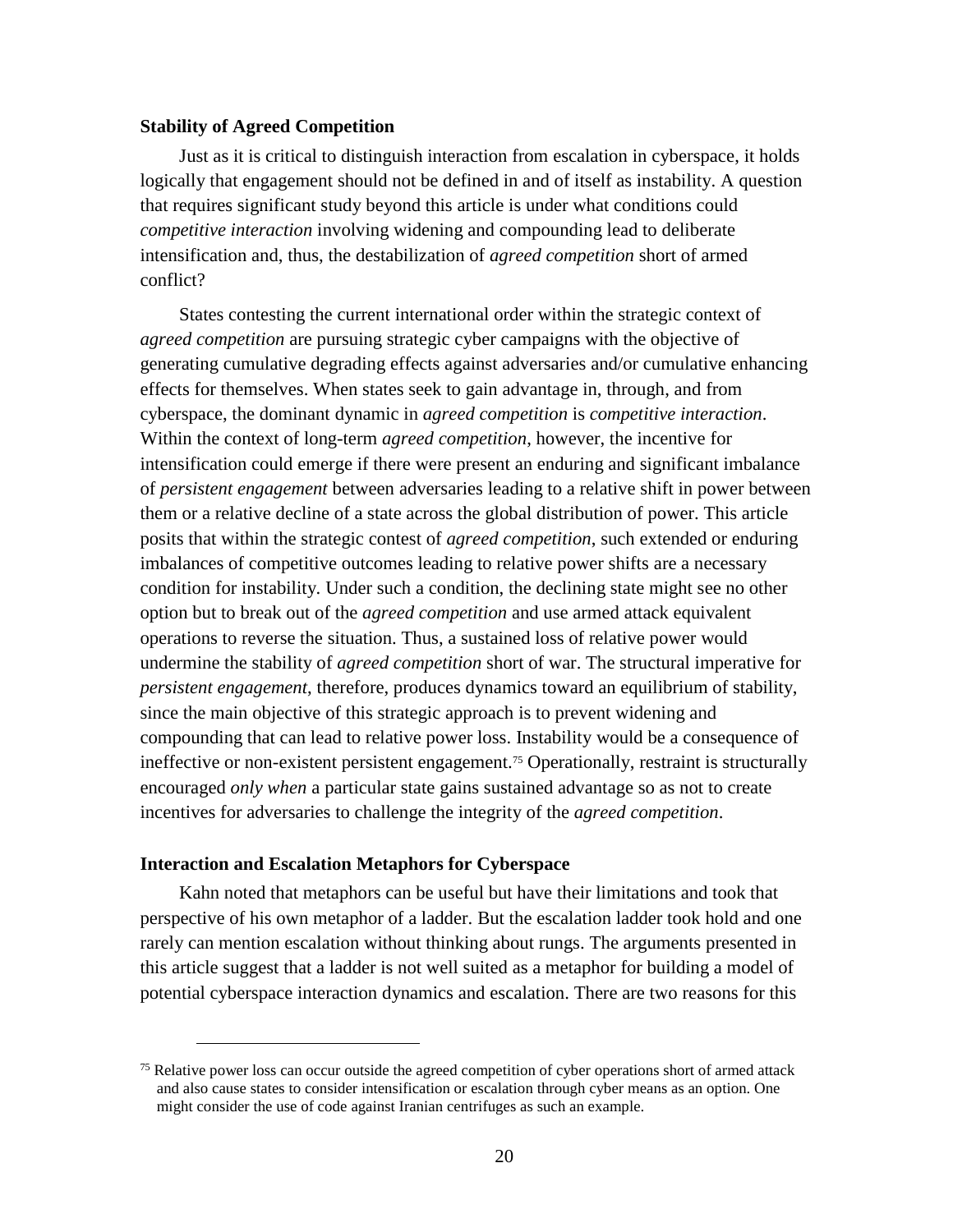conclusion. First, it has been offered that today's strategic environment is considered to be a long-term, strategic competition in which states will pursue their national interests short of war. The *agreed competition* in cyberspace, in particular, is, similarly, characterized by operations that generate effects short of armed conflict equivalence. In this strategic space, *competitive interaction* will be the predominant cyberspace dynamic as states seek to gain advantage. This dynamic is more analogous to grappling, because grappling most often refers to competitions in which competitors seek to gain advantage through constant engagement that is short of violence.

Second, should a state deliberately choose intensification and challenge the integrity of *agreed competition*, cyberspace intensification dynamics and escalation are unlikely to be as straightforward as an ascending ladder. Libicki offers a modification of the ladder metaphor by arguing that escalation in cyberwar—particularly cyber against cyber—is likely to be jerky rather than smooth. What may look like a carefully calibrated ladder could, in practice, end up as a hodgepodge of sticky and bouncy rungs, where sticky rungs are those from which one cannot rise and bouncy rungs are those from which one rises much farther than anticipated. <sup>76</sup> This has some salience given the lack of states' experiences in cyber-enabled conflict and the uncertainty that is a consequence of the same. However, awareness of that uncertainty demands a consideration of how best it can be managed. It was argued in the previous sections that cyberspace and cyber operations offer opportunities for managing intensification and escalation risks associated with those uncertainties. Operations that intensify or escalate but are designed to allow for the metering of effects and/or reversible damage, for example, take account of the uncertainty the target state may have regarding another's intentions and, therefore, facilitate de-intensification or de-escalation.<sup>77</sup> But the notion of rungs still implies a linearity biased toward intensification that we have not witnessed to date in the widening and compounding interaction dynamics of cyber operations and campaigns.

Grappling and effects management (through persistent engagement, for example) in *agreed competition* or beyond it may lead to "movements" up, down, and sideways. This *competitive interaction* may be best visualized and conceptualized as the Penrose Stairs, represented most famously in M.C. Escher's 1960 lithograph entitled *Ascending and Descending*. Experience over time might help clarify whether one is going up, down, or sideways, but cyber interactions may not be straightforward in any of those three directions consistently. As an interactive space populated by many actors with many

<sup>76</sup> Martin C. Libicki, *Crisis and Escalation in Cyberspace,* op cit., p. 120.

<sup>&</sup>lt;sup>77</sup> While these types of operations share the same strategic objective of the massively destructive operations associated with the Russia's strategic concept of escalating to de-escalate, they do not share the same destructive result. See, Joshua Stowell, "The Problem with Russia's Nuclear Weapons Doctrine," *Global Security* (February 13, 2018). [https://globalsecurityreview.com/nuclear-de-escalation](https://globalsecurityreview.com/nuclear-de-escalation-russias-deterrence-strategy/)[russias-deterrence-strategy/](https://globalsecurityreview.com/nuclear-de-escalation-russias-deterrence-strategy/)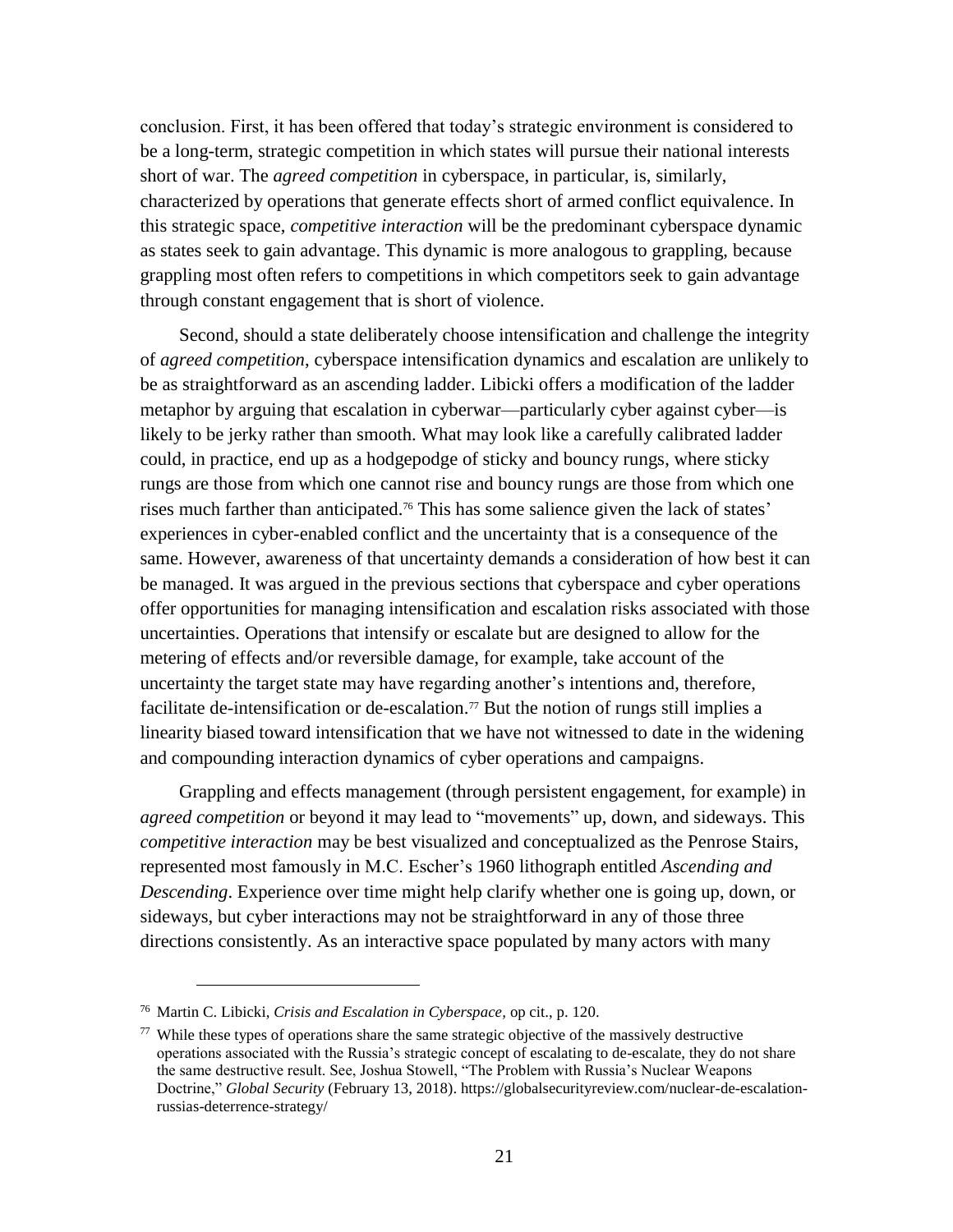interests, any single cyber operation will be interaction-specific. Penrose's stairs, rather than Kahn's ladder, is the better visualization of this competitive and dynamic space.

#### **Conclusion**

Several years ago U.S. adversaries waded cautiously but strategically into the strategic competitive space between war and peace, perhaps most fulsomely in cyberspace. Adversaries are now pursuing aggressive strategic campaigns in, through, and from cyberspace to gain strategic advantage in military, economic, and diplomatic arenas. As evidenced in recent U.S. strategic guidance, the United States has recognized that it must operate persistently in this space, as well, if it hopes to re-gain the upper hand on adversaries who have been reaping the benefits of their early strategic adaptation to cyberspace at the expense of U.S. national interests. Over the past eight years, USCYBERCOM has been both observing adversarial behavior and *learning* from it, resulting in the prescription of a new strategic approach to arrest adversary gains and secure and advance U.S. interests in cyberspace—*operational persistence/engagement.*

A recurrent concern among policymakers and security studies scholars is that any proactive posture in cyberspace taken by the United States will result in uncontrollable and quickly spiraling escalation. Classic and current escalation dynamics scholarship focuses almost entirely on this escalation dynamic, doing so from the same launching point of policymakers, i.e., a *potential, episodic* conflict (or threat thereof). This context is an extremely narrow focus, and the scholarship to date addressing it, while capable of informing the understanding of cyberspace escalation dynamics within that narrow context, still falls short by not taking into account the potential for targeting strategies that reduce the risk of escalation (target discrimination and/or visibility) and cyber operations design strategies that allow for reversible damage and active management of operational effects. Incorporating these considerations into the existing body of cyberspace escalation scholarship would mark only an incremental improvement in knowledge, however, because it ignores cyberspace *interaction* dynamics within the context of the current strategic environment—an *actual, on-going*, long-term strategic competition occurring below the armed attack threshold. Moreover, it doesn't consider the potential impact of the manner in which the *agreed competition* can be managed for advantage—a strategic approach of *persistent engagement*.

Herman Kahn's *On Escalation*, the veritable gift that keeps on giving, included a brief, albeit largely unexplored reference to a second class of strategies for managing escalation in *agreed battle* (what was adapted in this article for cyberspace to be *competition)*, i.e., strategies that would make use of the factors relating to particular levels of escalation in order to gain an advantage. U.S. strategic guidance identifies a "particular level of escalation" that characterizes the on-going long-term competition the threshold of armed attack—and this article offers both country-specific and general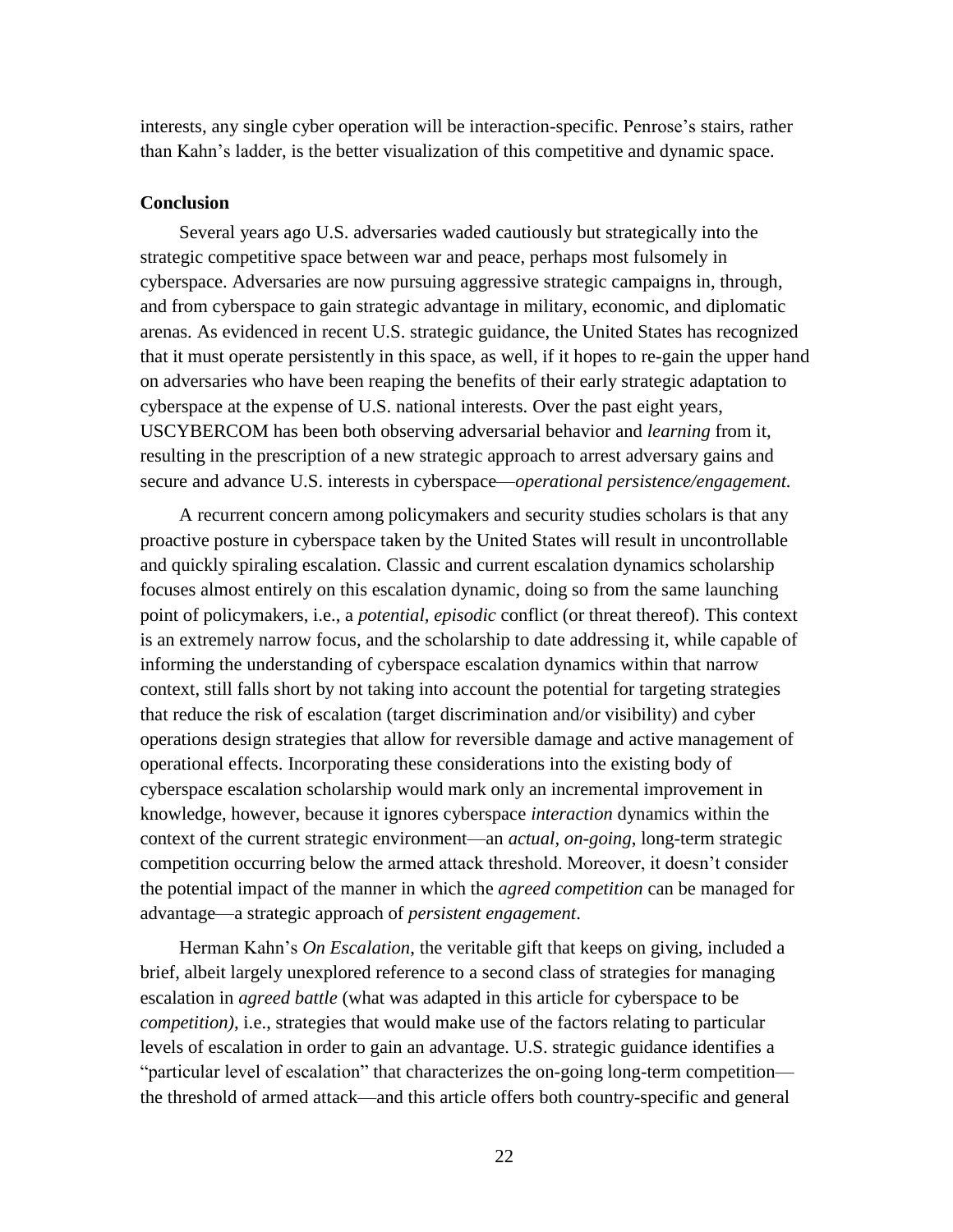pattern analyses of adversary cyber operations that support that characterization. In the context of *agreed competition,* it was argued *competitive interaction* is the dominant dynamic that would occur as states seek to gain strategic advantage in this competition. It follows, then, that the class of strategies best suited for managing interaction dynamics in *agreed competition* would be that which counters or contests competitive interaction. As was noted, a strategic approach of *persistent engagement* is well-suited for securing and advancing national interests in this *agreed competition* and as such populates Kahn's second class.

The arguments and analysis offered in this article lead to a conclusion that sustained, robust competition should be expected (and is occurring) in cyberspace in an *agreed competition* and that *competitive interaction* is currently and will continue to be the dominant interaction dynamic *whether or not* the United States, in particular, adopts a strategic approach of *persistent engagement*. As stated previously, interaction, persistent or not, is not *ipso facto* escalation. In fact there are forms of persistent engagement, if pursued strategically, that could lead not only to operational de-escalation—reduced widening, compounding, and intensification—but over time clarify what can be regarded within the rules of an increasingly stabilizing *agreed competition*. Agreement to compete robustly short of armed conflict may be the grand strategic consequence of cyberspace a different form of national security challenge of consequence that will require not just persistent engagement, but persistent study.